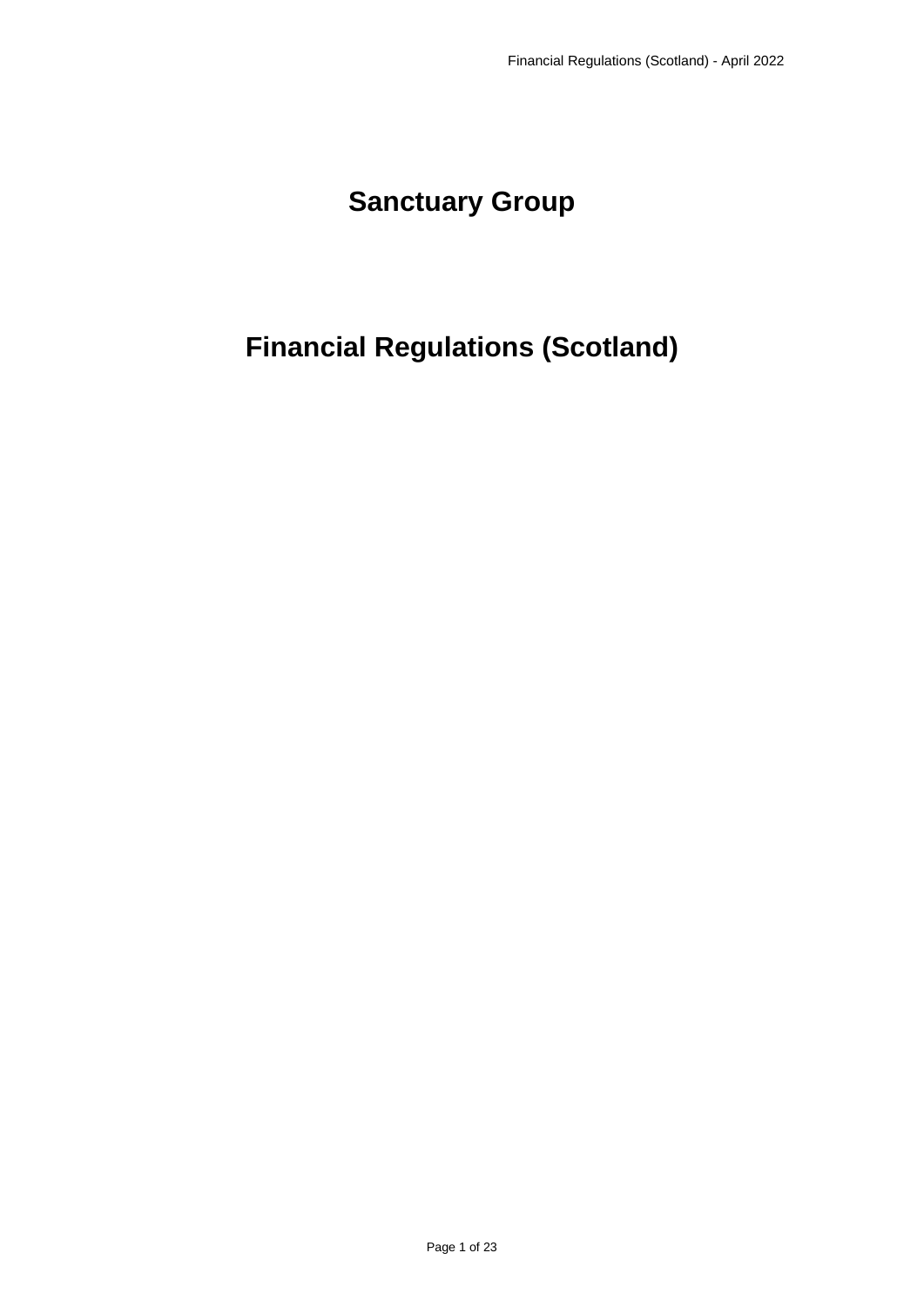# **CONTENT**

# **Financial Regulations**

| FR <sub>1</sub> | Interpretation                                                                                  | 3              |
|-----------------|-------------------------------------------------------------------------------------------------|----------------|
| FR <sub>2</sub> | <b>Budgets</b>                                                                                  | $\overline{7}$ |
| FR <sub>3</sub> | <b>Financial and Management Accounting</b>                                                      | $\overline{7}$ |
| FR4             | Registers and Books of Record                                                                   | 8              |
| FR <sub>5</sub> | <b>Orders for Goods and Services</b>                                                            | 8              |
| FR <sub>6</sub> | <b>Certification of Goods and Services Received</b>                                             | 9              |
| FR7             | <b>Authorisation Levels for Expenditure</b>                                                     | 11             |
| FR <sub>8</sub> | Banking Arrangements and Bank Mandates                                                          | 12             |
| FR <sub>9</sub> | <b>Petty Cash Imprests</b>                                                                      | 14             |
| <b>FR10</b>     | Writing Off Irrecoverable Income                                                                | 14             |
| <b>FR11</b>     | Depreciation and Amortisation Policy                                                            | 15             |
| <b>FR12</b>     | Pay and Expenses - Officers                                                                     | 15             |
| <b>FR13</b>     | Members' Expenses                                                                               | 16             |
| <b>FR14</b>     | <b>Cash Receipts and Payment</b>                                                                | 16             |
| <b>FR15</b>     | Collection and Banking of Income                                                                | 17             |
| <b>FR16</b>     | <b>Rent Setting and Reviewing</b>                                                               | 17             |
| <b>FR17</b>     | <b>Interim and Final Certificates</b>                                                           | 17             |
| <b>FR18</b>     | Scottish Housing Regulator - authorised signatories                                             | 18             |
|                 | Appendix 1 - Approval limits for graded officers (Table 1)                                      | 19             |
|                 | Appendix 1 - Sanctuary Maintenance Contractors Limited - Delegated<br>approval limits (Table 2) | 20             |
|                 | Appendix 2 - Capital Expenditure                                                                | 21             |
|                 | Appendix 3 - Delegation of Approval Authority                                                   | 22             |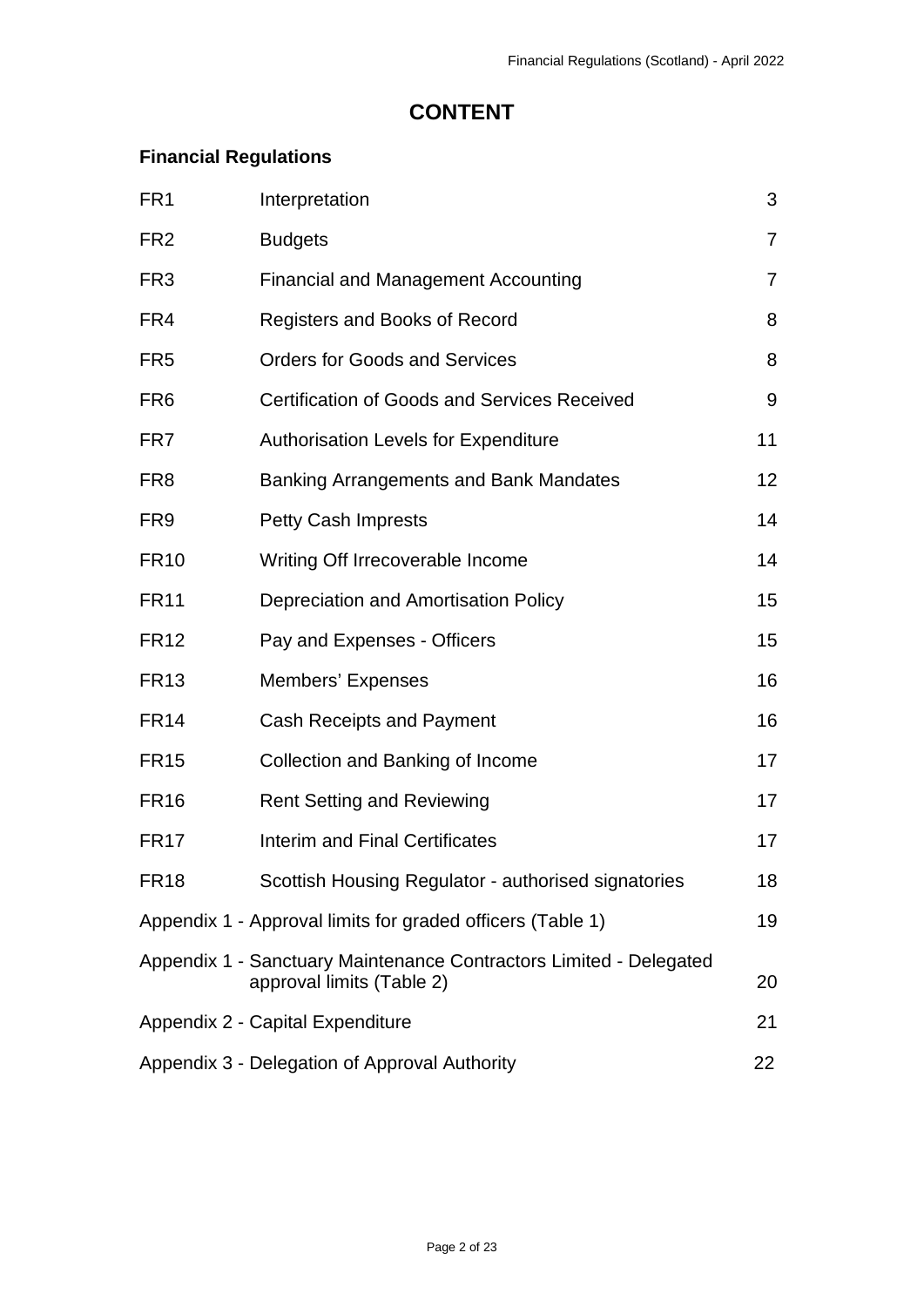#### **General Introduction**

All activities of the Group's Scottish subsidiaries must be in accordance with statutory requirements and with the requirements of the Scottish Housing Regulator. In cases of conflict such requirements shall supersede any provision of these Financial Regulations.

Compliance with the Financial Regulations is compulsory for all staff connected with the Group. It is the responsibility of the Director - Sanctuary Scotland and Heads of Departments to ensure all staff are made aware of the existence and content of the Financial Regulations (Scotland) and that all employees are aware of where to obtain information on the Financial Regulations (Scotland).

#### <span id="page-2-0"></span>FR1 1.1 **Interpretation**

"Asset Director - Care" means the officer appointed to the post of Asset Director - Care;

"Chairman" means the person holding the office of Chairman or Chairperson of Sanctuary Housing Association or Sanctuary Scotland Housing Association Limited (Sanctuary Scotland Housing Association);

"Committee" includes the Group Audit and Risk Committee and any other committees formed in accordance with the Rules of the Association;

"Construction Director" means the officer appointed to the post of Construction Director;

"Contract Manager - Care" means the officer appointed to the post of Contract Manager - Care;

"Chief Operating Officer - Commercial" means any officer of the Association or a Subsidiary whose job title is Chief Operating Officer - **Commercial** 

"Designated Staff Member" means any officer with delegated authority for a specific activity. The delegated authority, specific activity and level of delegated authority (£) must be in writing from a Director (apart from GPC cards where requests may be made by a staff member) and be addressed to the Company Secretary and approved by either the Group Chief Executive or Chief Financial Officer. Where no authority level is stipulated, the authority levels will be as designated within the Group Financial Regulations;

"Director" means any officer of the Group whose job title is ''Director'' and includes the Group Chief Executive, Chief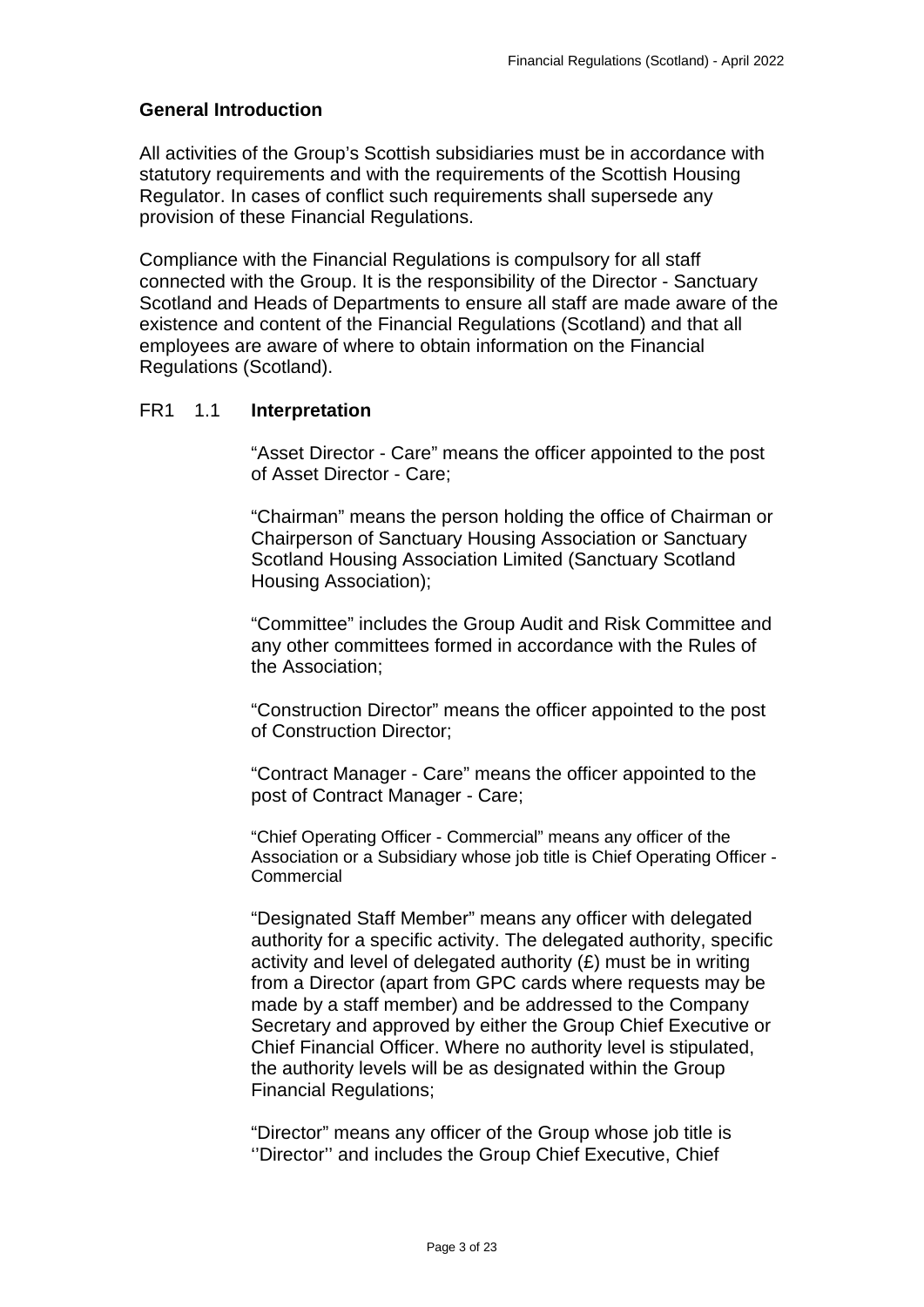Financial Officer, Chief Information Officer and Chief Operating Officer - Commercial;

"Director of Property Programmes" means the officer appointed to the post of Director of Property Programmes;

"Director - Corporate Finance" means the officer appointed to the post of Director of Corporate Finance;

"Director of Finance - Care" means the officer appointed to the post of Director of Finance - Care;

"Director - Financial Planning and Analysis" means the officer appointed to the post of Director - Financial Planning and Analysis;

"Director of Finance Group Performance" means the officer appointed to the post of Director of Finance Group Performance;

"Director - Sanctuary Scotland" means the officer appointed to the post of Director - Sanctuary Scotland;

"Director of Development - England" means the officer appointed to the post of Director of Development - England;

"Development Director - Scotland" means the officer appointed to the post of Development Director - Scotland;

"Director - Treasury Services" means the officer appointed to the post of Director of Treasury Services;

"Executive Committee" is the Executive Committee of the Group, membership of which is determined by the Group Chief Executive;

"Finance Director - Development" means the officer appointed to the post of Finance Director - Development;

"Financial Year" means the year beginning on the first day of April and ending the last day of March;

"Governing body" means the Board of Management of Sanctuary Scotland;

"Group Audit and Risk Committee" means the Audit and Risk Committee of the Group, appointed by the Group Board;

"Group Board" means the governing body of Sanctuary Housing Association;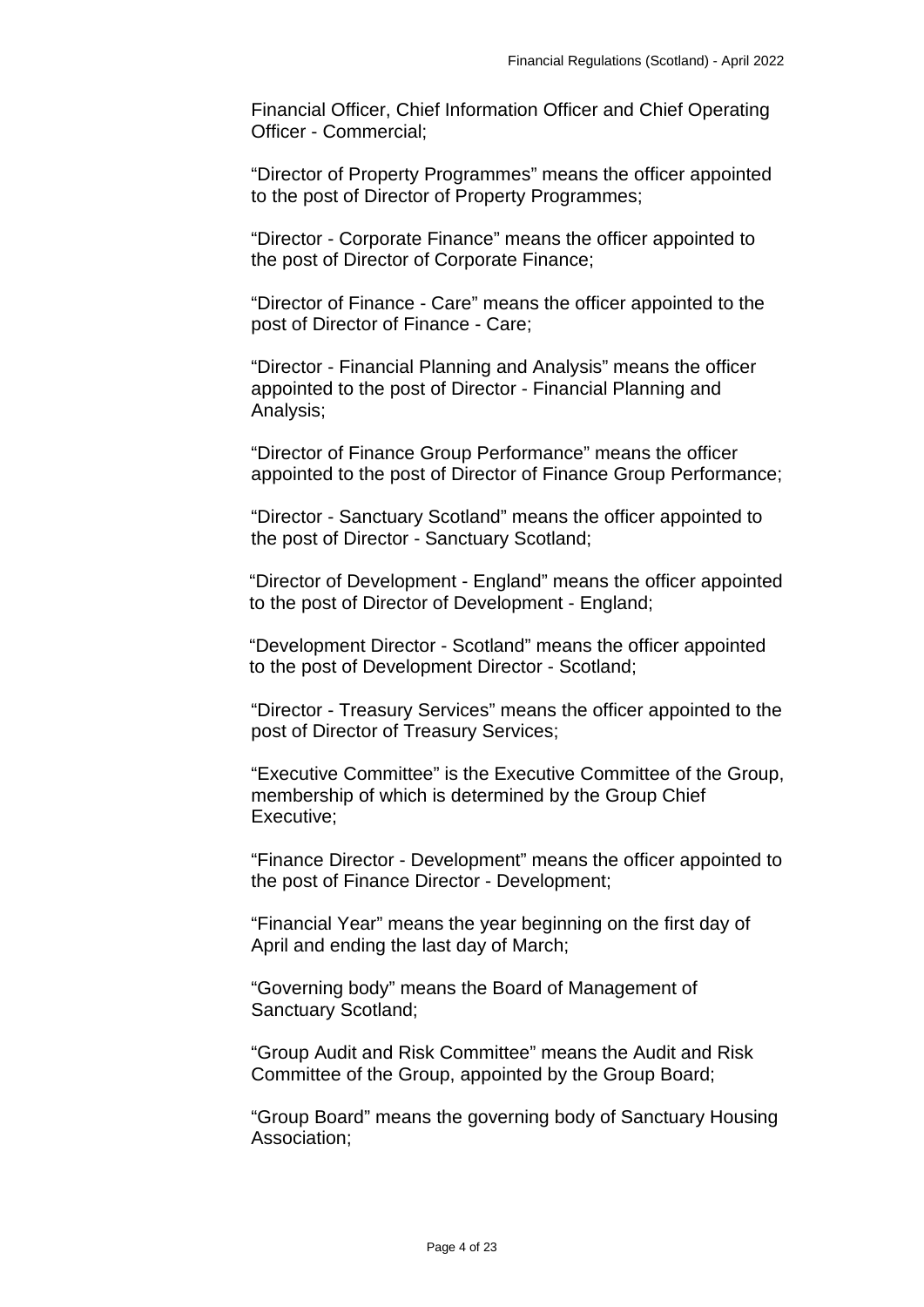"Group Chief Executive" means the officer appointed to the post of Group Chief Executive;

"Group Director" means any officer appointed to the post of; Chief Financial Officer, Chief Operating Officer – Commercial, Chief Information Officer, Group Director – Housing, Group Managing Director – Development, Group Director - Corporate Services, Group Director - Growth & Partnerships or Group Director - Sustainability & Climate Change;

"Chief Operating Officer - Commercial" means any officer of the Association or a Subsidiary whose job title is Chief Operating Officer – Commercial;

"Group Director - Corporate Services" means the officer appointed to the post of Group Director - Corporate Services;

"Group Managing Director - Development" means the officer appointed to the post of Group Managing Director - Development;

"Group Director - Housing" means the officer appointed to the post of Group Director – Housing or Group Director – Housing and Property Services;

"Chief Financial Officer" means the officer appointed to the post of Chief Financial Officer;

"General Meeting" is a meeting of the shareholders/guarantors of Sanctuary Scotland called in accordance with its Rules;

"Group Procurement" means the central Group Procurement team based in Worcester;

"Head of Business Information" means the Officer appointed to the post of Head of Business Information;

"Head of Construction" means the officer appointed to the post of Head of Construction;

"Heads of Finance" means any officer whose job title is Head of Finance;

"Head of Financial Analysis" means the officer appointed to the post of Head of Financial Analysis;

"Head of Financial Reporting" means the officer appointed to the post of Head of Financial Reporting;

"Head of Housing" means an officer whose job title is Head of Housing;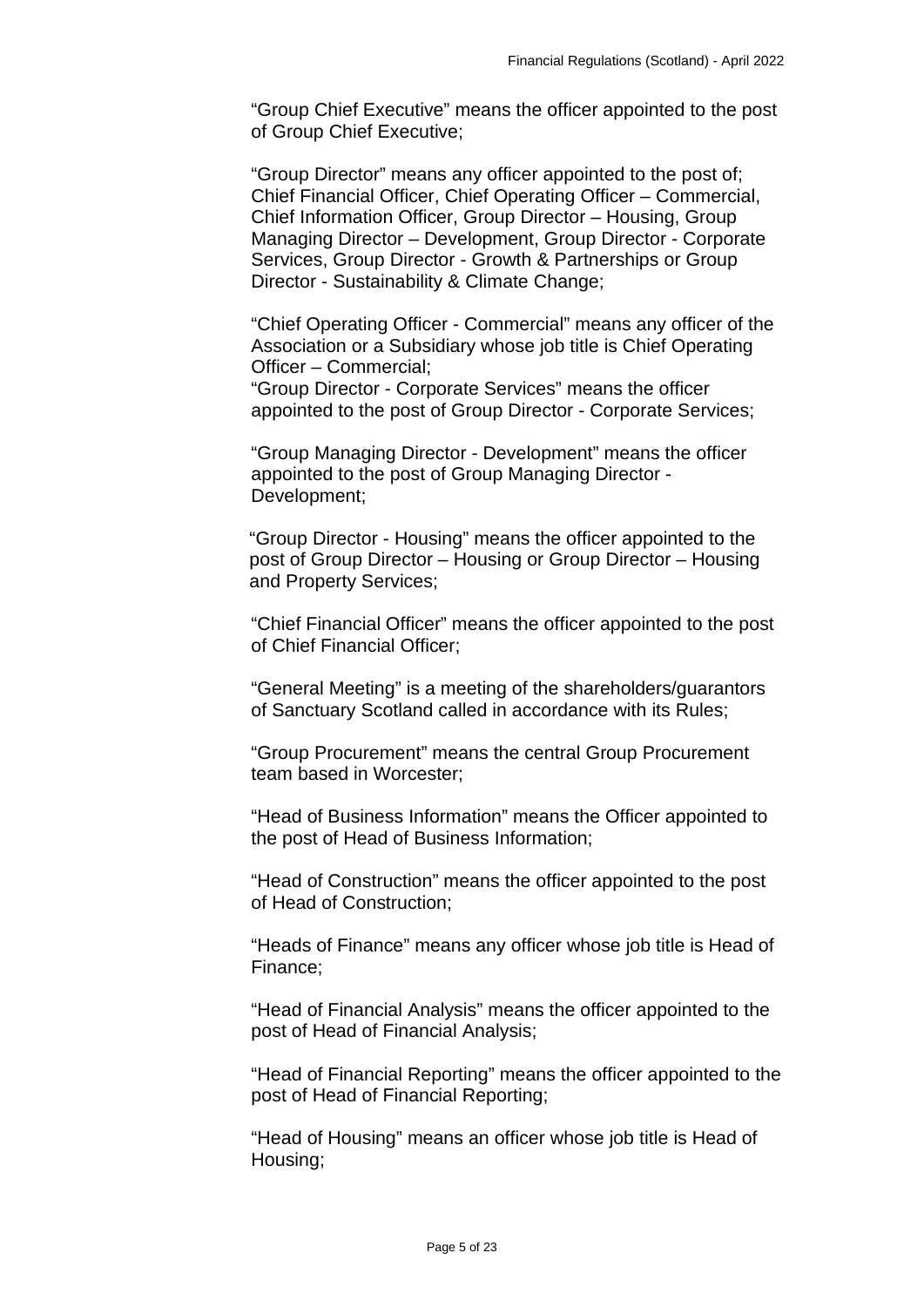"National Head of Compliance Delivery" means the officer appointed to the post of National Head of Compliance Delivery;

"National Head of Property Delivery" means the officer appointed to the post of National Head of Property Delivery;

"Head of Operations - Property" means the officer appointed to the post of Head of Operations - Property;

"Head of Operations - Gas and National" means the officer appointed to the post of Head of Operations - Gas and National;

"Head of Operations - Fire and Security" means the officer appointed to the post of Head of Operations - Fire and Security;

"Head of Regeneration" means the officer appointed to the post of Head of Regeneration;

"Head of Shared Service Centre" means the officer appointed to the post of Head of Shared Service Centre;

"Head of Technical and Design" means the officer appointed to the post of Head of Technical and Design;

"Housing Manager" means an officer whose job title is Housing Manager;

"Managing Director – Care" means the officer appointed to the post of Managing Director – Care

"Member" means a member of the Board of Management of Sanctuary Scotland;

"Officer" means an employee of Sanctuary Scotland;

"Operations Director - Property Services" means the officer appointed to the post of Operations Director - Property Services;

"Purchase Officer" means an officer responsible for raising purchase requisitions and receipting of purchase orders;

"Rules" means the Rules or Memorandum and Articles of Association of the Association (as the context requires);

"Senior Finance Manager" covers grades 10 to 13 inclusive;

"Senior Manager" means any officer appointed to the post of Senior Managers in Housing, Sanctuary Care, Supported Living, Home Care, Extra Care, Student and Market Rented;

"Senior Staff Member (Property)" covers grades 9 to 14;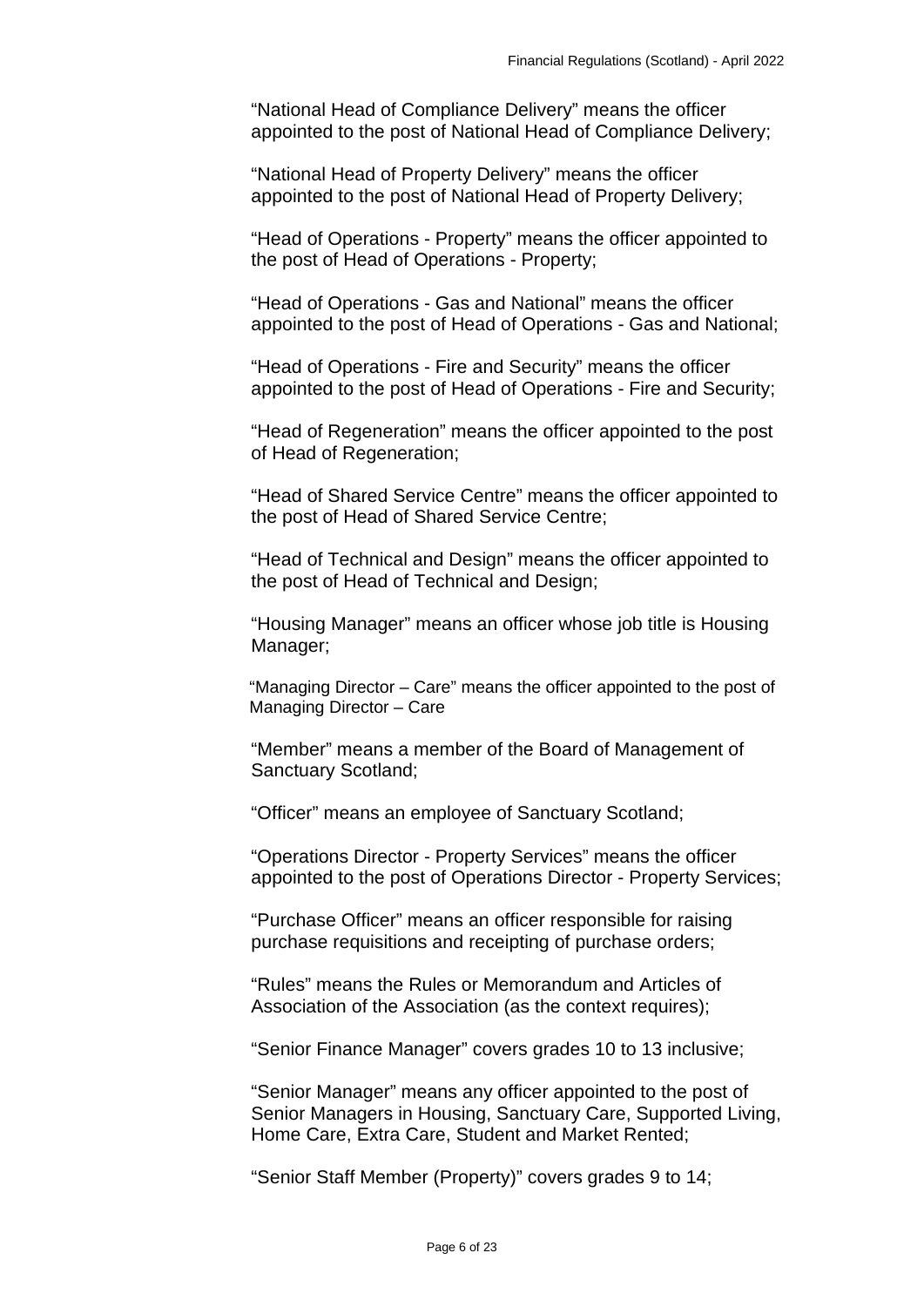"Shares" includes stock and the expression "share capital" shall be construed accordingly;

"Statutory enactment" means, as well as any Act of Parliament, any Order, Rule, Regulation or Scheme made by the authority of Parliament;

"Sub committee" means any sub committee of the Board of Management of Sanctuary Scotland;

"Vice Chairman" means the person appointed to the post of Vice Chairman of Sanctuary Housing Association or Sanctuary Scotland;

#### <span id="page-6-0"></span>FR2 **Budgets**

- 2.1 The Director Sanctuary Scotland will prepare an annual budget each year for detailed consideration and approval by the governing body prior to submission to the Executive Committee and Group Board for ratification. The annual budget shall cover all areas of activity and shall show income and expenditure in detail well as capital expenditure planned for the year.
- 2.2 The governing body delegate to the Director Sanctuary Scotland the authority to spend up to the approved Budget limit.
- 2.3 Variations in actual income and expenditure against budget shall be reported to the governing bodies no less frequently than quarterly.
- 2.4 The Director Sanctuary Scotland may, with the approval of the Chief Financial Officer, switch budget amounts between different budget headings.

#### <span id="page-6-1"></span>FR3 **Financial and Management Accounting**

3.1 The following information shall be reported to the governing body or to any Sub Committee to which the governing body has specifically delegated authority to consider this information:

|                                        | At least    |
|----------------------------------------|-------------|
| <b>Audited Accounts</b>                | Yearly      |
| <b>Rent Arrears</b>                    | Quarterly   |
| Cash flow and Financing                | Quarterly   |
| <b>Budgets - Capital and Resources</b> | Yearly      |
| <b>Management Accounts</b>             | Quarterly   |
| <b>Property Sales</b>                  | Half yearly |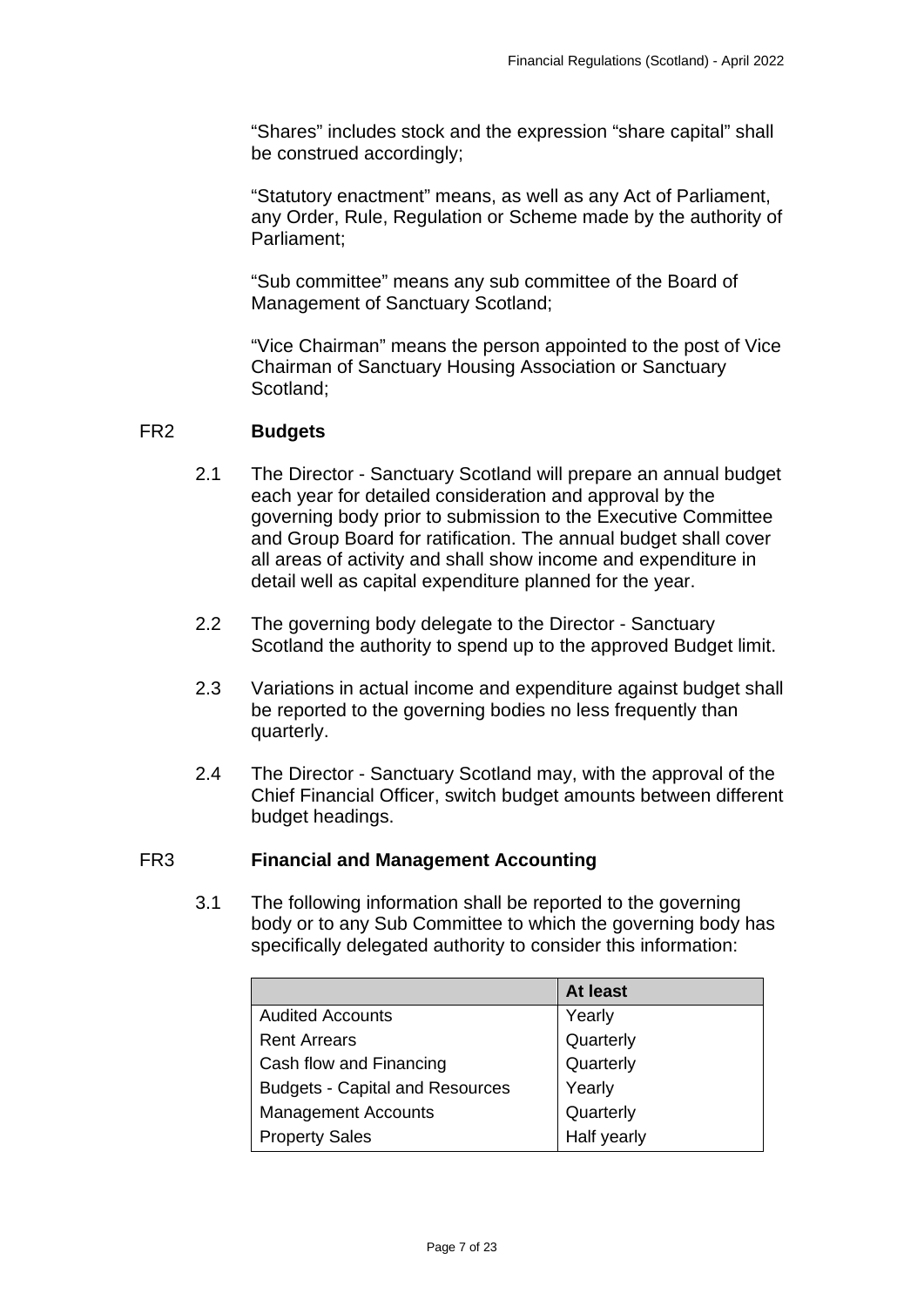3.2 The governing body and the Group Board may require additional reports as deemed necessary from time to time.

### <span id="page-7-0"></span>FR4 **Registers and Books of Record**

4.1 The Director - Sanctuary Scotland is responsible to the governing body for ensuring appropriate financial records are kept which meet legislative and regulatory requirements.

#### <span id="page-7-1"></span>FR5 **Orders for Goods and Services**

- 5.1 No order shall be issued for goods or services unless the cost is covered by an approved annual revenue or capital budget, except as permitted under FR7.
- 5.2 All purchase orders must be authorised in accordance with the authorisation levels set out in FR7 below.
- 5.3 No request for goods or services shall be communicated to a supplier who has not already been approved through the Group's supplier process and authorised for use by Group Procurement. Exceptions to this require approval in writing from the Group Chief Executive.
- 5.4 No request for goods or services shall be communicated without a duly authorised purchase order number issued in advance of supply. All purchase orders shall indicate clearly the nature and quantity of the work or service required and any contract or agreed price relating thereto except for where a purchase order is not required.
- 5.5 A purchase order is not required for following expenditure:
	- a) Utilities
	- b) General rates, water rates
	- c) Government Procurement Cards
	- d) Company Credit Cards
	- e) Council tax
	- f) Rent due to third party landlords.
- 5.5.1 Other exceptions, including transitional arrangements for acquisitions and other new entrants to the Group, require the approval of the Group Chief Executive, or Chief Financial Officer, or Director - Treasury Services, or Director of Finance Group Performance or Director - Financial Planning and Analysis.
- 5.5.2 An exception to this relates to Government Procurement Cards (GPC). Employees that are in receipt of a GPC (in line with Sanctuary GPC requisition policy) are able to expend in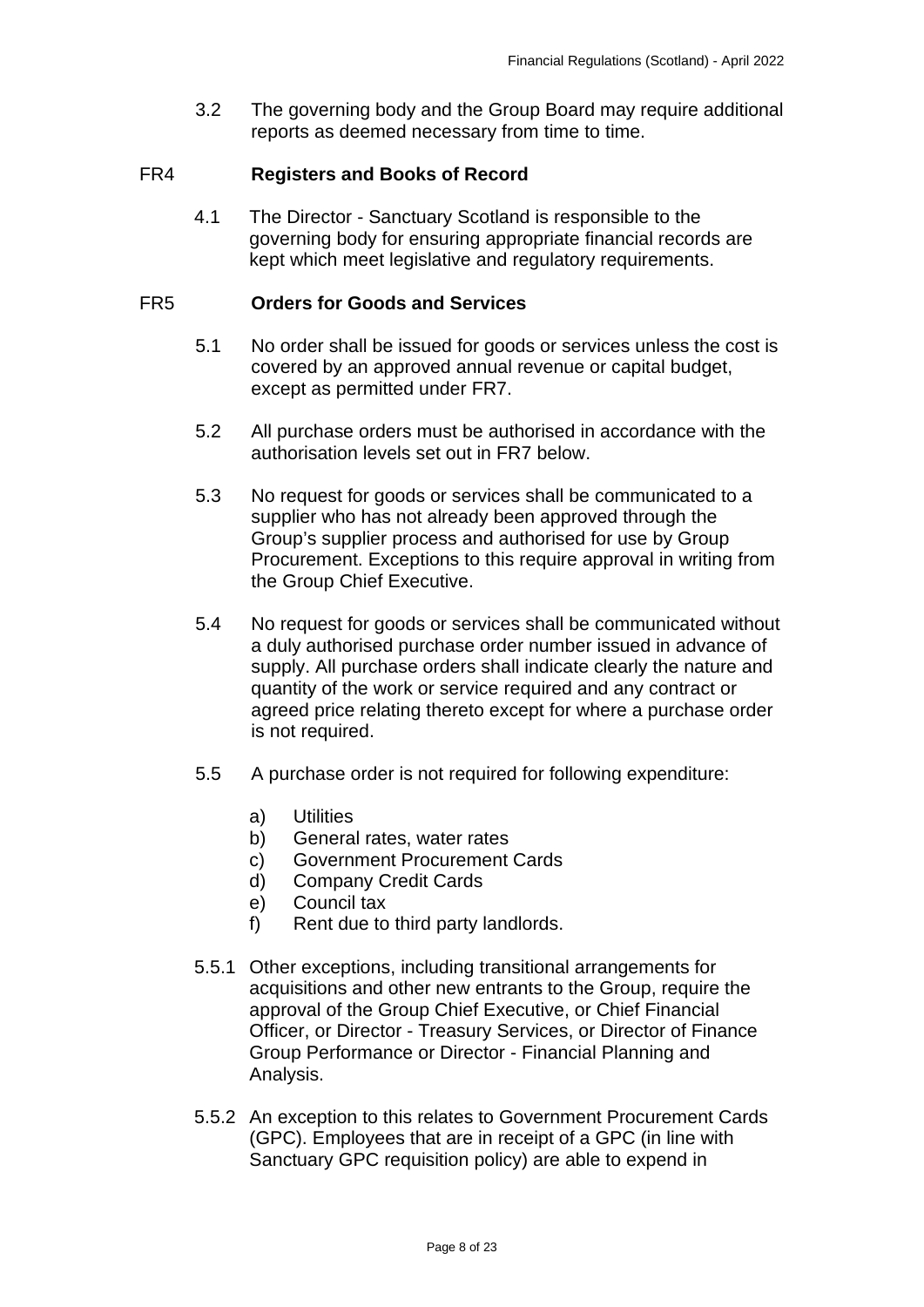| <b>Business Division</b>  | <b>Role</b>                                     | <b>Monthly</b><br>credit limit<br>(E) | <b>Transaction</b><br>limit (E) |
|---------------------------|-------------------------------------------------|---------------------------------------|---------------------------------|
| Care                      | All                                             | 500                                   | 100                             |
| Property                  | Operatives/<br><b>Fire Services</b>             | 250                                   | 100                             |
| Property                  | Supervisors/Ops<br>Managers                     | 1,000                                 | 300                             |
| Property                  | <b>Estates</b>                                  | 1,400                                 | 250                             |
| Housing                   | <b>Avenue Services</b>                          | 500                                   | 100                             |
| Development               | All                                             | 1,000                                 | 300                             |
| Housing                   | Housing officer                                 | 500                                   | 100                             |
| Housing                   | Area Manager                                    | 3,000                                 | 500                             |
| Housing                   | <b>Operations Manager</b>                       | 5,000                                 | 1,500                           |
| <b>Students</b>           | All                                             | 1,000                                 | 500                             |
| <b>Corporate Services</b> | Finance, Central<br>functions and<br>Technology | 500                                   | 100                             |
| Housing                   | Decants (Customer<br>Case<br>Manager)           | 25,000                                | 5,000                           |
| All                       | <b>Directors</b>                                | 5,000                                 | 1,000                           |
| <b>Corporate Services</b> | Business managers/<br>Heads of                  | 1,500                                 | 300                             |
| Governance and<br>Legal   | All                                             | 1,000                                 | 500                             |
| Sales and Marketing       | All                                             | 1,000                                 | 300                             |

accordance with their agreed limits. The standard default limits are detailed in the table below.

5.6.1 Default limits are subject to change with written authorisation from the Chief Financial Officer. Approval of expenditure takes place retrospectively in line with **Appendix 1**.

# <span id="page-8-0"></span>FR6 **Certification of Goods and Services Received**

- 6.1 All documents transmitted electronically or sent to the Finance Department for processing for payment, with the exceptions of items covered in 5.3, must be scanned and matched to an authorised purchase order approved by an Officer with the appropriate level of authority as set out in FR7. Authorisation is deemed to certify that:
	- a) the goods have been received, examined and approved as to the quality and quantity, or that the work/service has been carried out satisfactorily in accordance with the order;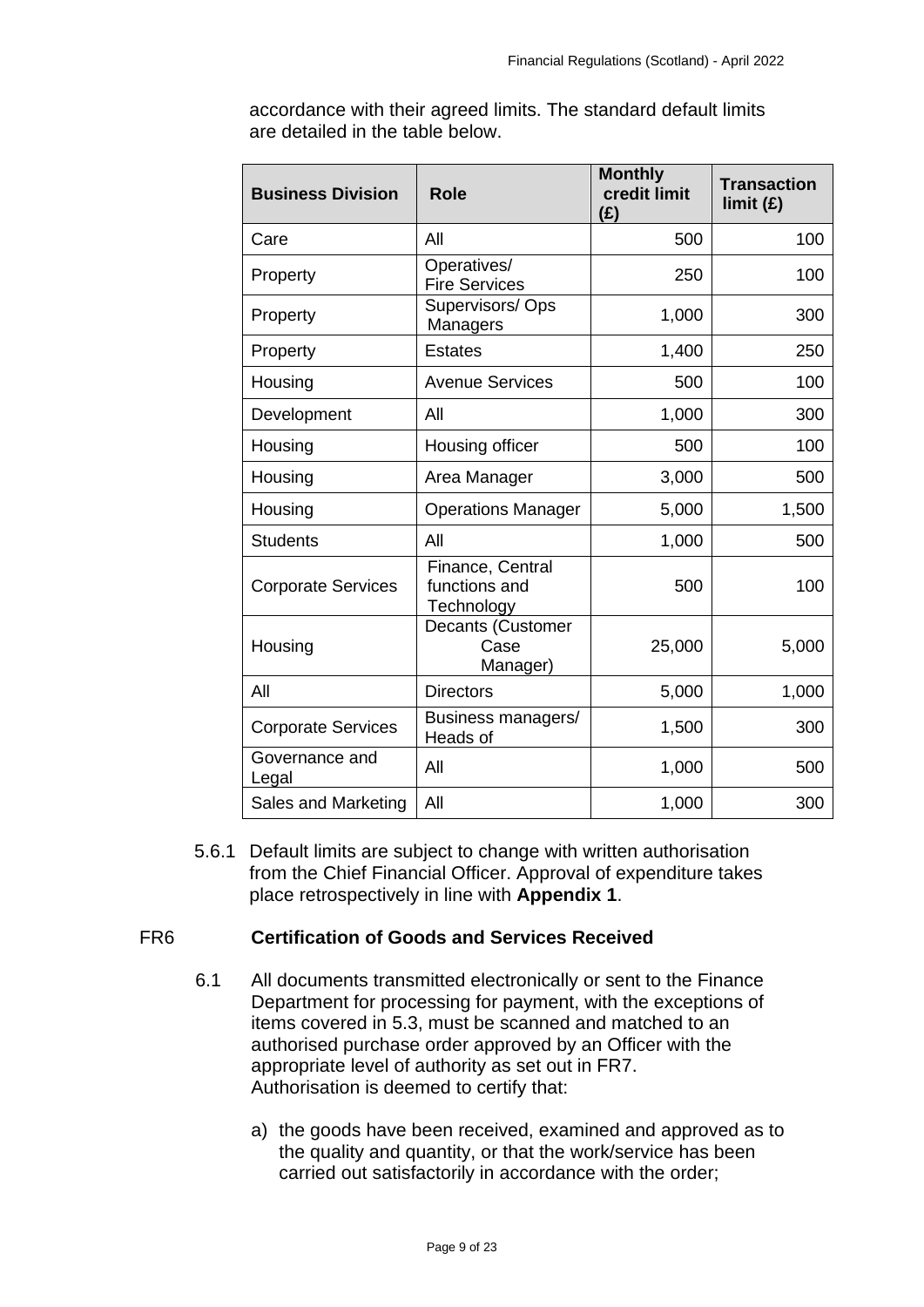- b) the prices and expenditure codes are correct;
- c) the account has not previously been authorised for payment and is to be paid.
- 6.2 Once goods or services have been received, Purchase Officers will receipt against the purchase order in a timely fashion that permits suppliers to be paid on time in accordance with the Group's standard payment terms.
- 6.3 The Finance Department will not accept statements or photocopies of accounts for processing unless instructed to do so by the Group Chief Executive, or Chief Financial Officer, or Director - Treasury Services, or Director of Finance Group Performance or Director - Financial Planning and Analysis.
- 6.4 Responsibility for certifying the accuracy of an account for payment, except in payments due under a contract that provides for independent certification, lies with the Officer who authorises the payment.
- 6.5 Invoices shall be paid in accordance with the Group's standard terms of business with the exception of:
	- a) Capital works certificates which shall be paid by their contractual date which is assumed to be 21 days after the issue date;
	- b) Public Utilities invoices (e.g. Electricity, Gas, telephones etc.) which shall be paid in accordance with the supplier terms and conditions;
	- c) General Rates, water rates and loan repayments shall be paid by the due by date.
	- d) Government Procurement Cards; direct debit arrangements as laid down by terms and conditions with the card provider (all expenditure being approved in line with these regulations).
	- e) Company Credit Cards; direct debit arrangements as laid down by terms and conditions with the card provider.
	- f) Other direct debit payments, where the total cost for the duration of the direct debit has been approved in accordance with section FR7.
- 6.5.1 Other exceptions to these terms require the approval of the Group Chief Executive, or Chief Financial Officer, or Director -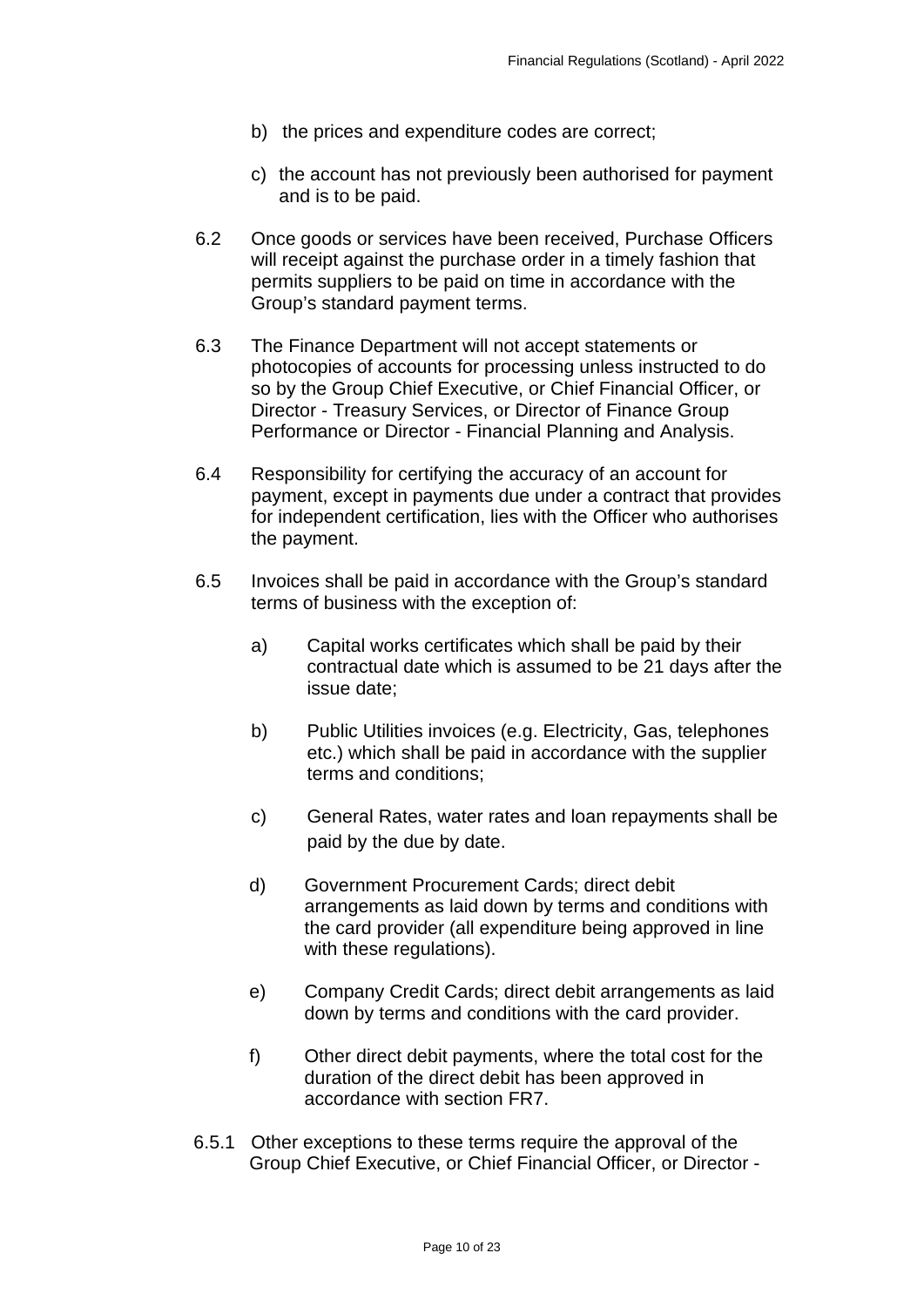Treasury Services, or Director of Finance Group Performance or Director - Financial Planning and Analysis.

## <span id="page-10-0"></span>FR7 **Authorisation Levels for Expenditure**

7.1 Staff are authorised to approve levels of revenue expenditure as set out by **Appendix 1** Table 1 (all amounts include VAT). These levels apply to at risk matrix expenditure authorised by the Group Managing Director – Development, Director - Development and Finance Director – Development as outlined in the unapproved/pre contract matrix shown below. Any expenditure in excess of the approved abortive cost budget must be authorised by the Chief Financial Officer or the Group Chief Executive.

| <b>Project Status</b>        | Code        | <b>Definition</b>                                                          | <b>Requires Chief</b><br><b>Financial Officer</b><br>sign off |  |
|------------------------------|-------------|----------------------------------------------------------------------------|---------------------------------------------------------------|--|
| Feasible                     | <b>FEAS</b> | Investigatory stage                                                        | YES any expenditure<br>greater than £15,000                   |  |
| <b>Bid submitted</b>         | <b>BIDS</b> | <b>Bid submitted for</b><br>acquisition                                    | <b>YES any expenditure</b><br>greater than £15,000            |  |
| <b>Bid accepted</b>          | <b>BIDA</b> | Bid accepted for<br>acquisition - subject to<br>Board/treasury<br>approval | <b>YES any expenditure</b><br>greater than £15,000            |  |
| <b>Existing asset</b>        | <b>FIXA</b> | <b>Existing asset</b><br>development - pre<br>contract                     | <b>YES any expenditure</b><br>greater than £15,000            |  |
| Committed -<br>without land  | <b>APPR</b> | Board/Treasury<br>approved                                                 | <b>YES any expenditure</b><br>greater than £15,000            |  |
| Committed -<br>with land     | <b>ACQD</b> | Land purchase<br>completed                                                 | NO - expenditure sign<br>off in line with<br>Appendix 2       |  |
| In contract                  | <b>CNTR</b> | In contract, not yet on<br>site                                            | $NO -$ expenditure sign<br>off in line with<br>Appendix 2     |  |
| On site - main<br>contractor | <b>ONST</b> | On site                                                                    | NO - expenditure sign<br>off in line with<br>Appendix 2       |  |
| On $site - in$<br>house      | <b>ONST</b> | On site                                                                    | NO - expenditure sign<br>off in line with<br>Appendix 2       |  |
| Complete                     | <b>PCOM</b> | Full scheme reached practical completion                                   |                                                               |  |
| Post completion              | <b>POST</b> | Last sales complete/retention paid                                         |                                                               |  |

7.2 Entering into a contract for the purchase of the property at a regeneration scheme (buy back), can be treated as contracted expenditure for the purposes of approval and does not need to be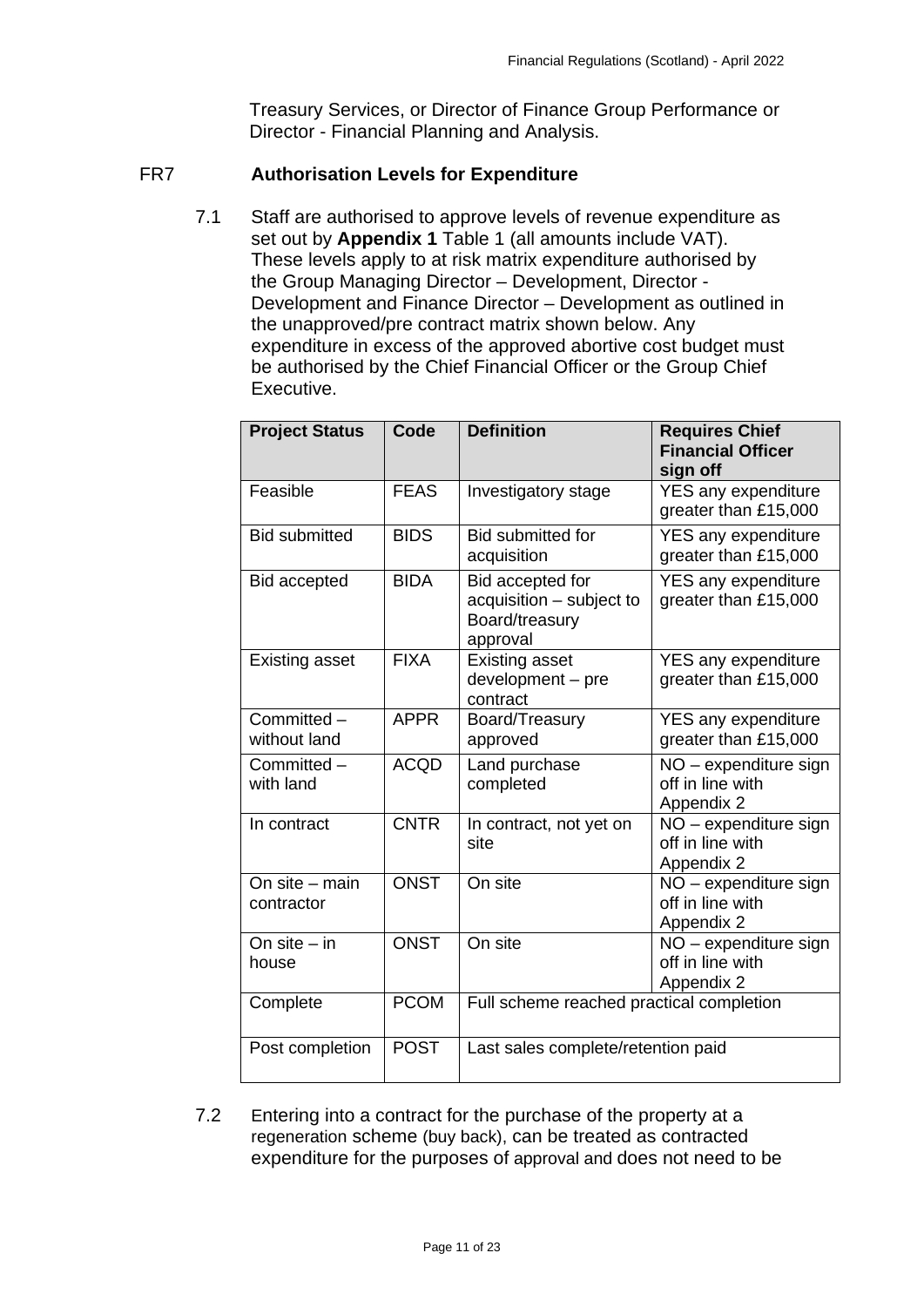approved by the Chief Financial Officer, provided the expenditure is still approved inline with financial regulations.

- 7.3 Property staff can use the delegated approval levels shown in **Appendix 1** (Table 2) provided prior written approval has been obtained from the appropriate level of seniority.
- 7.3 All leases can only be signed as outlined in SO10 of the Scotland Standing Orders.
- 7.4 Staff are authorised to approve levels of expenditure for capital expenditure, development and reinvestment as set out by **Appendix 2** (all amounts include VAT).
- 7.5 Expenditure incurred in the construction of a property, for rent or sale, to be treated as capital expenditure for the purpose of approvals within Finance Regulations. Although the expenditure may ultimately be incurred through the income and expenditure account
- 7.6 In order to ensure the continuity of service during the Covid-19 pandemic, authority can be delegated to cover for staff absence using the Delegation of Approval Authority form attached at Appendix 3. This must be authorised by the Group Chief Executive or the Chief Financial Officer. This is a temporary measure and will be removed once conditions allow.

## <span id="page-11-0"></span>FR8 **Banking Arrangements and Bank Mandates**

8.1 Barclay's Bank plc is the Group's main clearing bank, the governing body of Sanctuary Scotland has delegated authority to establish and maintain bank accounts with the following:

Barclays Bank plc.

8.2 Investments are placed with financial institutions as approved by the governing body. The credit rating of all financial institutions with whom the Group has an exposure are monitored on a monthly basis and reported to the Group Audit and Risk Committee on a quarterly basis. The following are approved institutions for the investment of surplus funds;

Nationwide Building Society.

8.3 Any cheques, electronic payments, drafts, bills, promissory notes, acceptances, negotiable instruments, orders and instruction for Group accounts (except those covered by 9.5) where pre-approval does not exist may be signed by the Group Officers referred to below, subject to Table A. Where revenue expenditure has been pre-approved in line with these regulations (e.g. approved PO; approved Non-PO; OTV;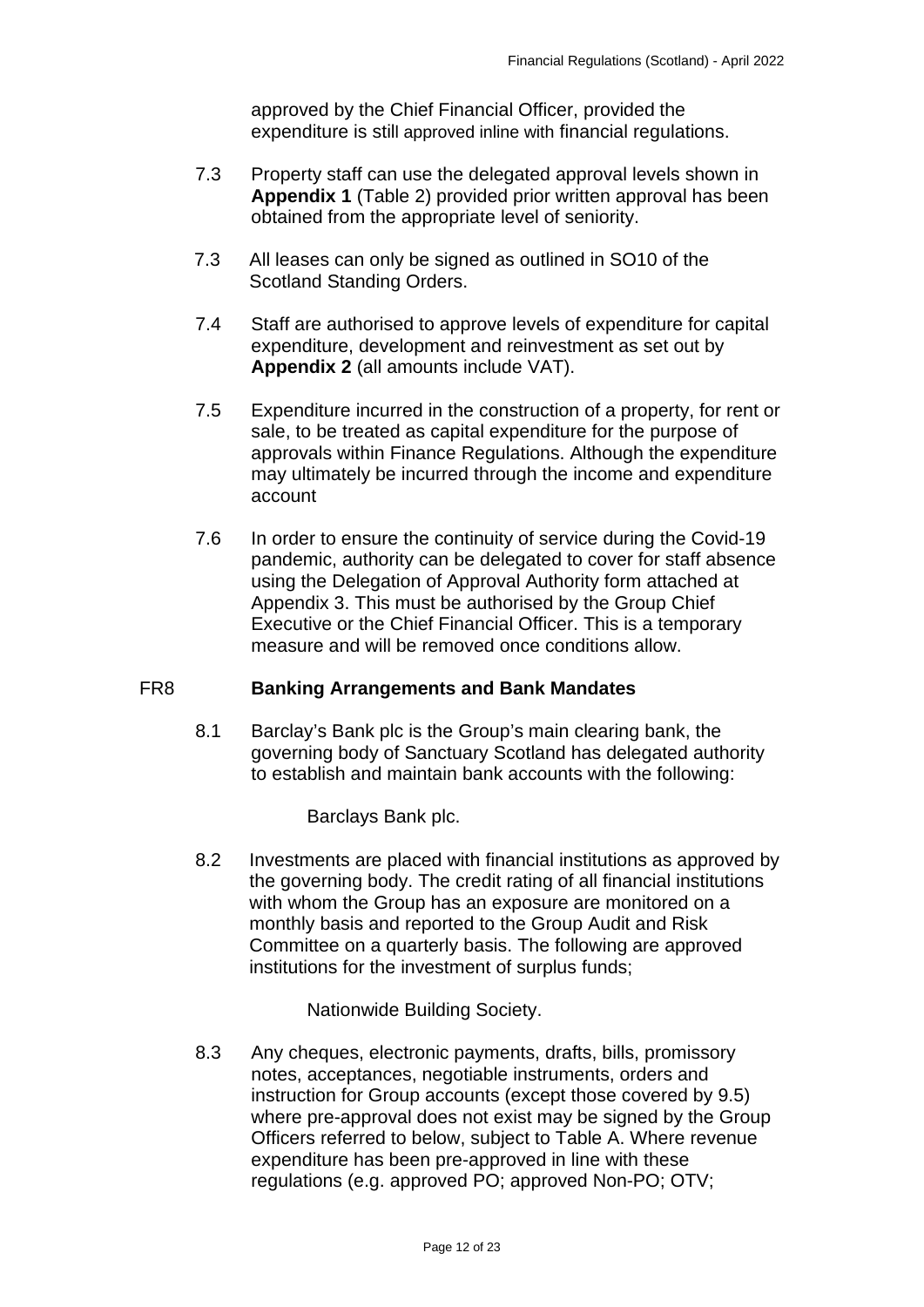approved VAT payments; approved payroll related payments and so on), the submission of the total 'request to pay' to the bank may be approved by Group Officers referred to below subject to Table B.

#### Table A

| Any 1 signature from either List A or List  |
|---------------------------------------------|
|                                             |
| Any 2 signatures from either List A or List |
|                                             |
| 2 signatures with a least one being from    |
| List A                                      |
| 2 signatures from List A                    |
|                                             |

#### Table B

| £50,000 or less              | Any 1 signature from either List A or    |  |  |
|------------------------------|------------------------------------------|--|--|
|                              | List B                                   |  |  |
| All other total payment      | 2 signatures with a least one being from |  |  |
| amounts                      | List A                                   |  |  |
| Any invoices included in the | A second signature from List A for each  |  |  |
| above £1,000,000 or more     | invoice                                  |  |  |
|                              |                                          |  |  |

| <b>List A</b>                                 | <b>List B</b>                  |
|-----------------------------------------------|--------------------------------|
| <b>Group Chief Executive</b>                  | Director of Finance - Care     |
| <b>Chief Financial Officer</b>                | <b>Heads of Finance</b>        |
| Director of Finance Group<br>Performance      | <b>Senior Finance Managers</b> |
| Director - Financial Planning and<br>Analysis |                                |
| <b>Director - Treasury Services</b>           |                                |
| Director - Corporate Finance                  |                                |

- 8.4 The authorisation levels in the tables above will also apply to new payments and the amendment or removal of existing payment direct debits or standing orders. The levels will apply to the estimated annual cost of the goods or services. The authority will automatically renew each year providing the expected cost is covered by an approved budget. If the spend is expected to exceed the approved budget, additional authorisation must be obtained in line with the tables at 8.3.
- 8.5 Approval of contractual interest payments and repayment of principal in line with signed loan facilities.

| $£1,000$ or less     | Any 1 signature from either List A<br>or List B  |
|----------------------|--------------------------------------------------|
| £1,000.01 to £15,000 | Any 2 signatures from either List A<br>or List B |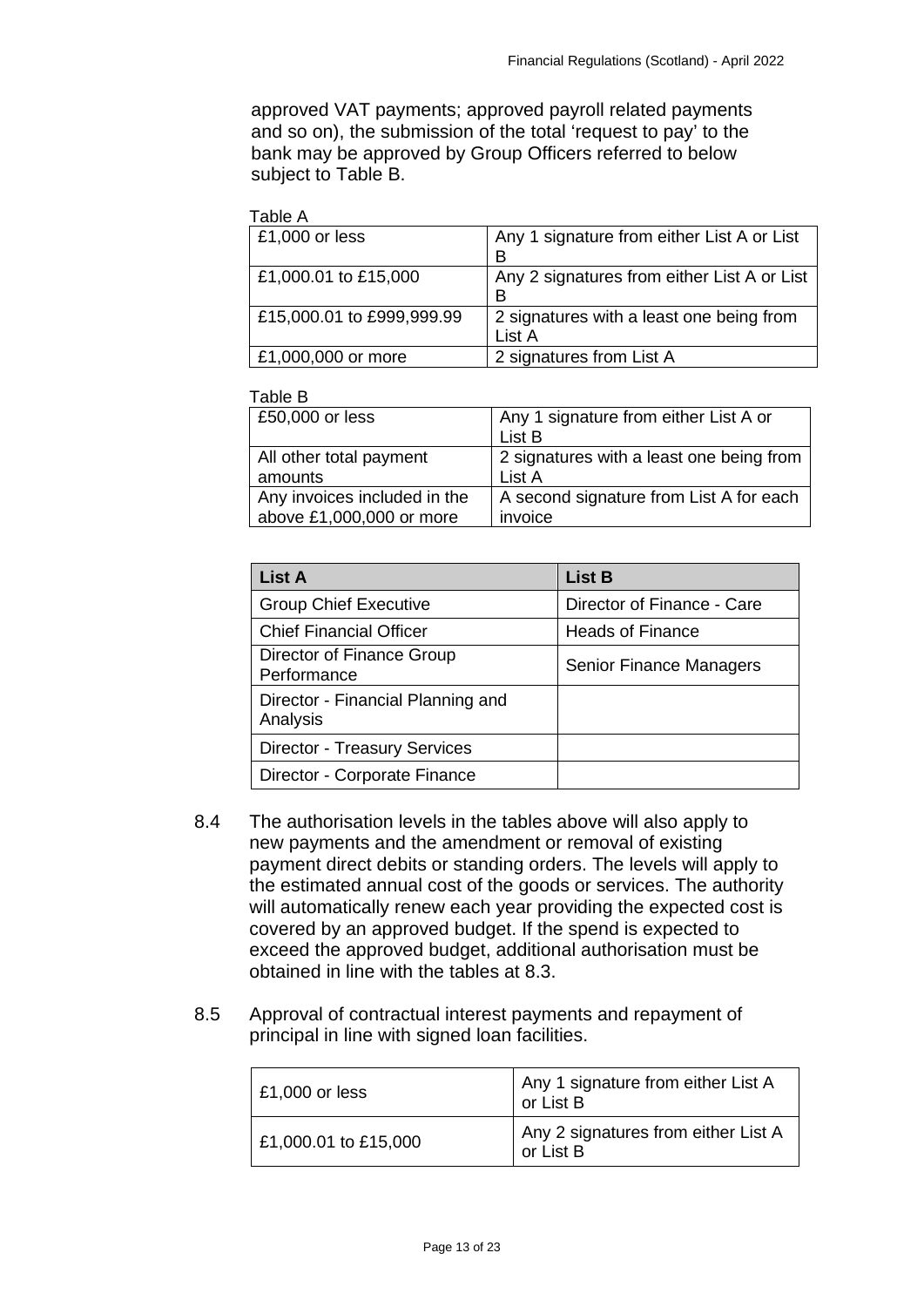| £15,000.01 to £999,999.99 | 2 signatures with at least 1 being<br>from List A |
|---------------------------|---------------------------------------------------|
| £1,000,000 or more        | 2 signatures from List A                          |

| <b>List A</b>                                 | <b>List B</b>                  |
|-----------------------------------------------|--------------------------------|
| <b>Group Chief Executive</b>                  | <b>Heads of Finance</b>        |
| <b>Chief Financial Officer</b>                | <b>Senior Finance Managers</b> |
| <b>Director - Treasury Services</b>           |                                |
| Director of Finance Group<br>Performance      |                                |
| Director - Financial Planning<br>and Analysis |                                |
| Director - Corporate Finance                  |                                |

- 8.6 Authority to incur redemption penalties requires Group Board approval.
- 8.7 Investment of surplus funds with approved financial institutions to be approved as in 8.5 above.

# <span id="page-13-0"></span>FR9 **Petty Cash Imprests**

9.1 The Director - Sanctuary Scotland is authorised to establish petty cash imprests in offices and/or schemes in accordance with the approved policy on petty cash.

# <span id="page-13-1"></span>FR10 **Writing Off Irrecoverable Income**

- 10.1 Income is written off in accordance with the accounting policies of the Group when the debt is deemed to be irrecoverable. Before any income is written off in the financial records of Sanctuary Scotland, the approval of the Governing body must be obtained. The Governing body shall also approve the writing off of any arrears of rent and sundry debts. All write offs shall also require the authorisation of the Chief Financial Officer, or Director - Treasury Services, or Director of Finance Group Performance or Director - Financial Planning and Analysis. Write offs individually over £100,000 also require approval from either the Group Chief Executive or the Chief Financial Officer.
- 10.2 A report will be provided to the Governing body at its first meeting after 31 March each year to outline the value of debts written in the financial year just ended along with details of any individually significant items.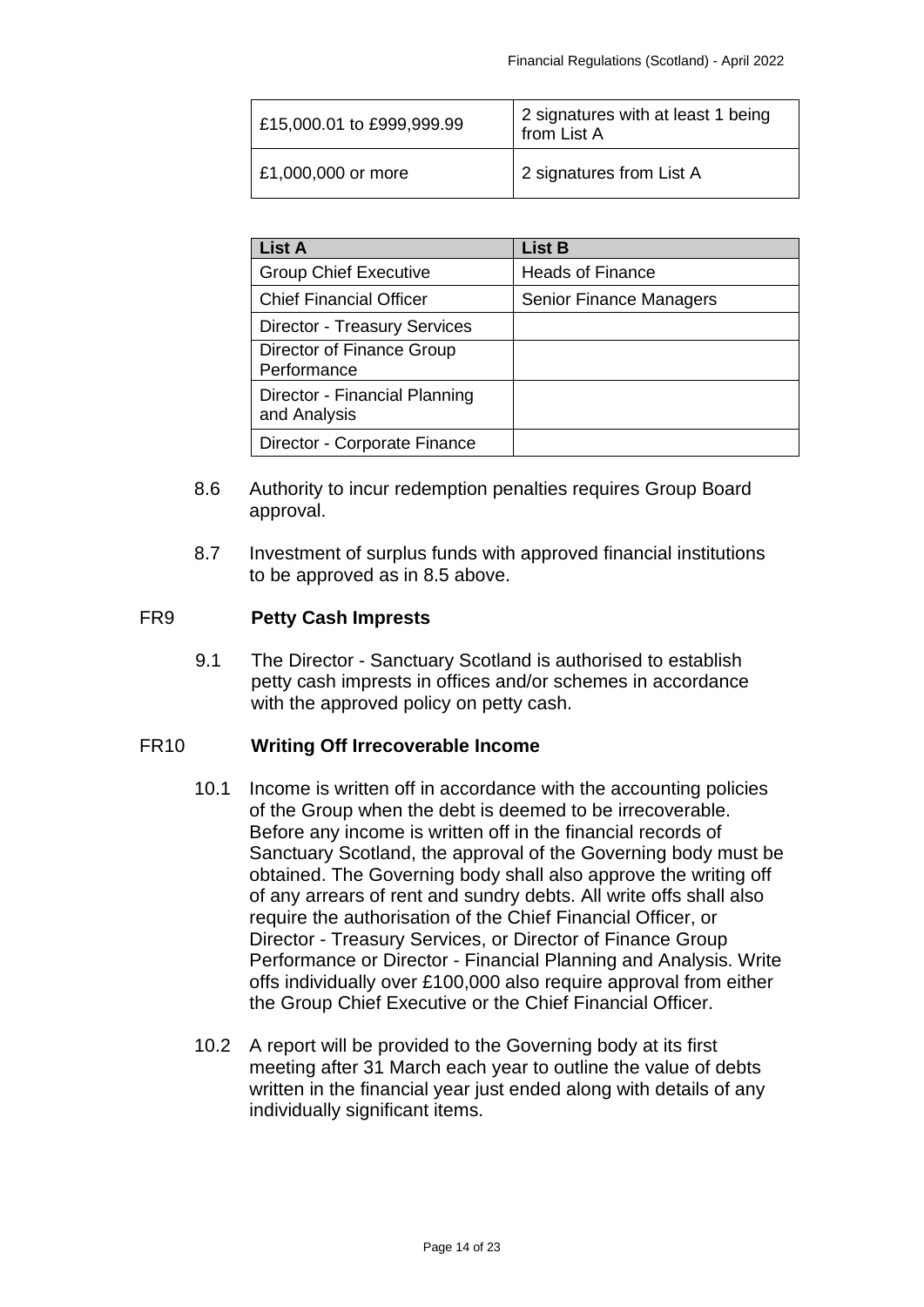# <span id="page-14-0"></span>FR11 **Depreciation and Amortisation Policy**

- 11.1 Depreciation and amortisation rates will be as set out in specific Capital policies and set out in the annual statutory accounts.
- 11.2 The Group Chief Executive and the Chief Financial Officer are authorised to apply different depreciation/amortisation rates when the specific nature of the asset so requires it.

## <span id="page-14-1"></span>FR12 **Pay and Expenses - Officers**

- 12.1 Wages and salaries will be paid in accordance with the approved Group policy on pay and benefits. All salaries shall be paid through the payroll and not through petty cash, regardless of how small the payment or how short the period of employment.
- 12.2 The monthly and lunar payrolls shall be authorised by one of Group A and released on Webseries by a different member of Group B where;

| <b>Group A</b>                             |
|--------------------------------------------|
| <b>Group Chief Executive</b>               |
| <b>Chief Financial Officer</b>             |
| <b>Director - Treasury Services</b>        |
| Director of Finance Group Performance      |
| <b>Group Director - Corporate Services</b> |
| Director - Financial Planning and Analysis |
| Director - Corporate Finance               |

# **Group B**

Chief Financial Officer Director – Corporate Finance Director – Financial Services Director – Financial Planning and Analysis Head of Financial Analysis Head of Financial Reporting Head of Shared Service Centre Senior Finance Manager- Group Reporting

12.3 Requests for manual payments outside of the monthly pay runs should be requested via a Manual Payment request form available on Solis. This form is reviewed and approved by the payroll team. The payment will be approved and paid in line with FR8.3.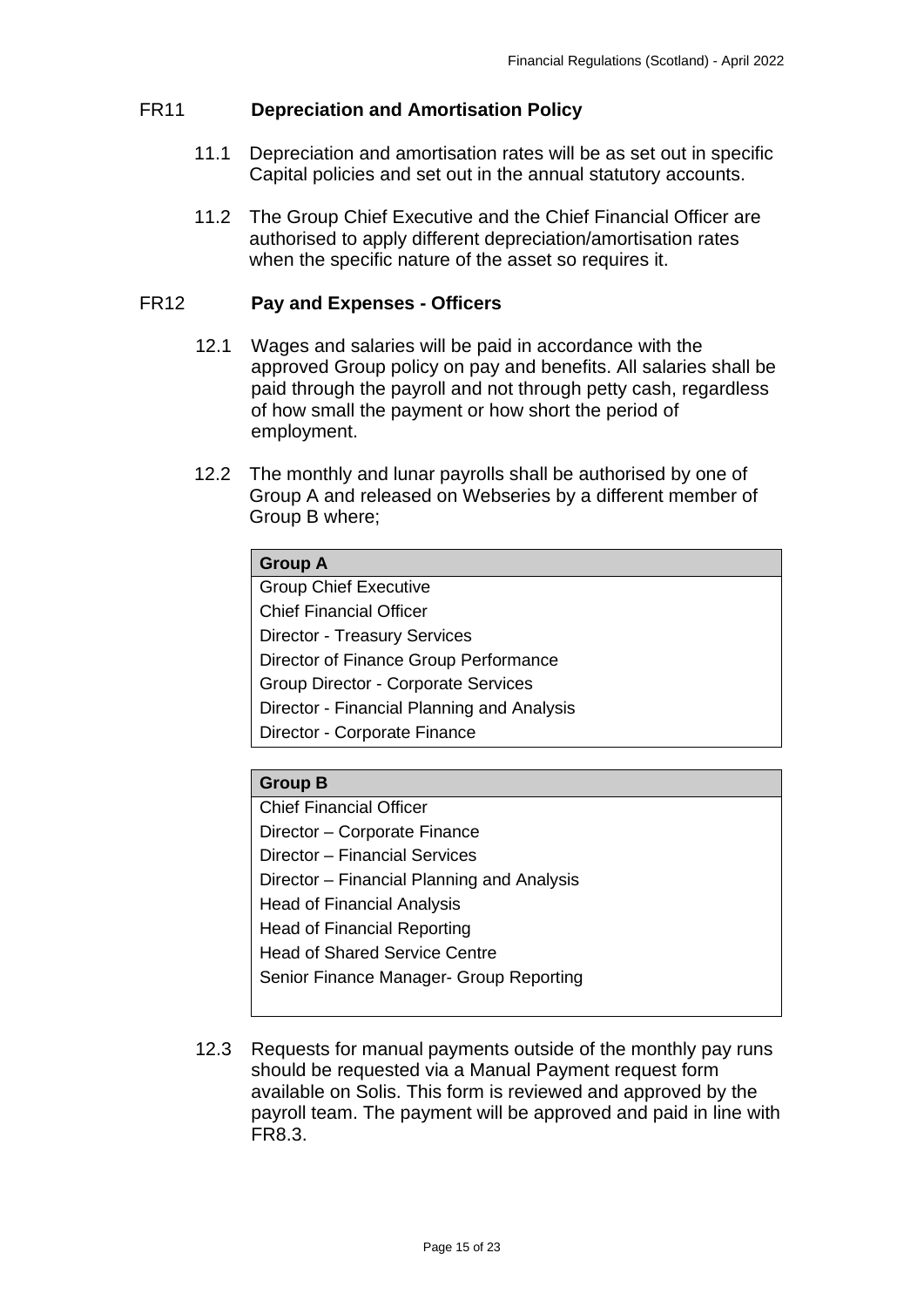- 12.4 Sanctuary Scotland shall pay travel expenses and subsistence to Officers accordance with the approved travel, subsistence and other expenses policy. Line managers shall approve all expenses. Any expense claims of £500 or above shall be approved in addition by a Director.
- 12.5 Annual salary increases shall be determined in accordance with the Group policy on pay and remuneration.

#### <span id="page-15-0"></span>FR13 **Members' Expenses**

- 13.1 While the provisions of Schedule 7 to the Housing (Scotland) Act 2001 were repealed in April 2010, the spirit of Schedule 7 is still applied in order to maintain high levels of probity.
- 13.2 Sanctuary Scotland's policy is to pay expenses to Members necessarily incurred on their business. "Sanctuary Scotland's business" is defined as follows:
	- a) Any properly convened and recorded Meeting of the Board, a Committee, Sub Committee or Working Group of the Sanctuary Scotland with an Officer in attendance; or
	- b) Any training event, seminar or conference authorised in advance by the Director - Sanctuary Scotland: or
	- c) Any properly convened meeting of any other organisation or body which Members are required to attend as delegates or representatives of Sanctuary Scotland and where expenses cannot be claimed from that other organisation or body; or
	- d) Any other meeting or event authorised in advance by the Director - Sanctuary Scotland.
- 13.3 The circumstances in which Members can claim for reimbursement of expenses and the procedure for applying for such expenses is set out in the Sanctuary Housing Association policy and procedure entitled "Gifts, Hospitality and Legacies". It is the responsibility of Members to comply with this policy and procedure.

#### <span id="page-15-1"></span>FR14 **Cash Receipts and Payment**

14.1 All cash collected shall be recorded on a standard cash sheet. Issue of these sheets shall be recorded. All cash so received should be banked without delay in accordance with instructions issued by the Chief Financial Officer.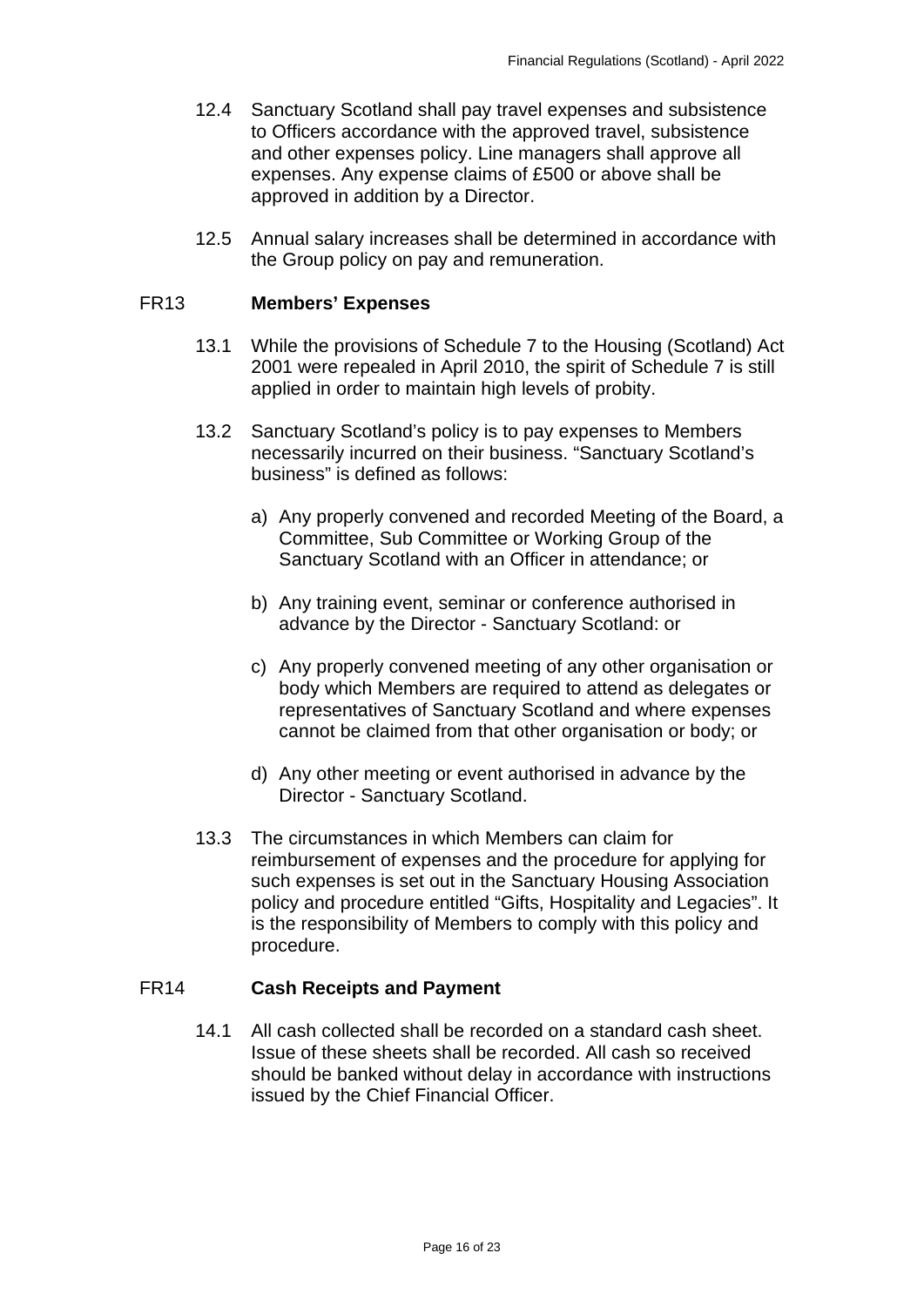## <span id="page-16-0"></span>FR15 **Collection and Banking of Income**

- 15.1 The arrangements for the collection of all monies due to Sanctuary Scotland shall be under the control of the Chief Financial Officer but with delegation given to the Director - Sanctuary Scotland.
- 15.2 All monies received on behalf of Sanctuary Scotland shall be banked in the relevant account.
- 15.3 The Chief Financial Officer may require the Director Sanctuary Scotland to furnish such particulars of charges for work done, goods supplied and services rendered and of amounts accruing due, in order to ensure that there is prompt recording of all sums receivable.

### <span id="page-16-1"></span>FR16 **Rent Setting and Reviewing**

- 16.1 Sanctuary Scotland's policy statement on Rent Setting determines the way in which rents for Scottish Secure Tenancies and Short Scottish Secure Tenancies are set and reviewed.
- 16.2 Tenancy agreements shall contain a rent review clause which allows the rent to be reviewed annually, normally on the first Monday in July each year.

#### <span id="page-16-2"></span>FR17 **Interim and Final Certificates**

17.1 Major Repairs, Renewals and Improvements Contracts

The following officers are authorised to sign *interim and final* certificates in relation to major repairs, renewals and improvement contracts being administered by the Group's or Sanctuary Scotland 's technical staff:

Director - Sanctuary Scotland Senior Manager Senior Staff Member (Property)

#### 17.2 Cyclical Decorations Contracts

The following officers are authorised to sign *interim* certificates in relation to cyclical decorations contracts being administered by the Group's or Sanctuary Scotland's technical staff:

Director - Sanctuary Scotland Senior Manager Senior Staff Member (Property)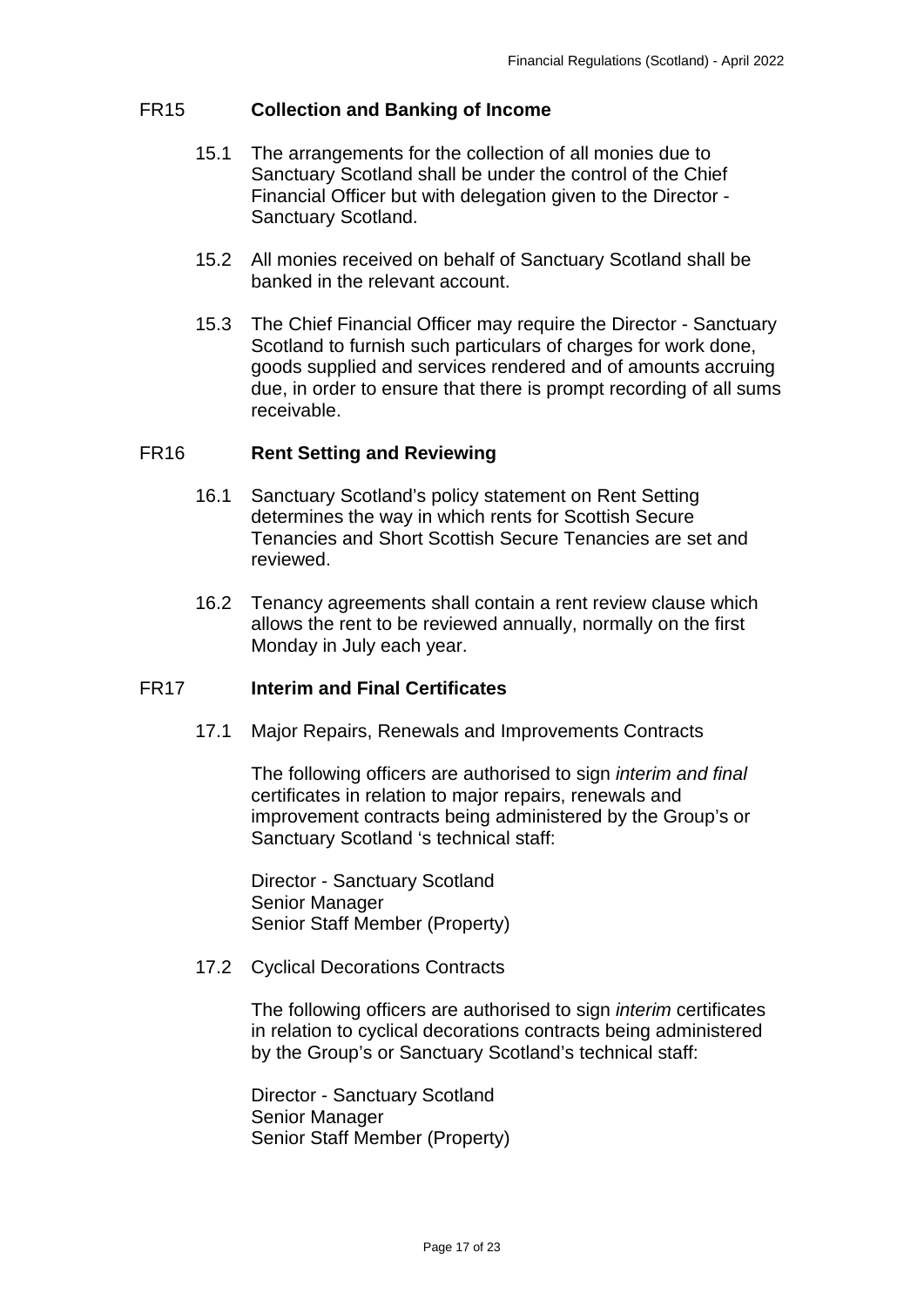The following officers are authorised to sign *final* certificates in relation to cyclical decorations contracts being administered by the Group's technical staff:

Director - Sanctuary Scotland Senior Manager Senior Staff Member (Property)

#### <span id="page-17-0"></span>FR18 **Scottish Housing Regulator - authorised signatories**

18.1 The following Officers are authorised to sign the undernoted submissions to the Scottish Housing Regulator:

All documents:

Chairperson of governing body Group Chief Executive Chief Financial Officer Company Secretary Director - Sanctuary Scotland Director - Treasury Services Director of Finance Group Performance Director - Financial Planning and Analysis Director of Corporate Finance Head of Business Information and Designated Staff Members (via the Scottish Housing Regulator's portal) Deputy Company Secretary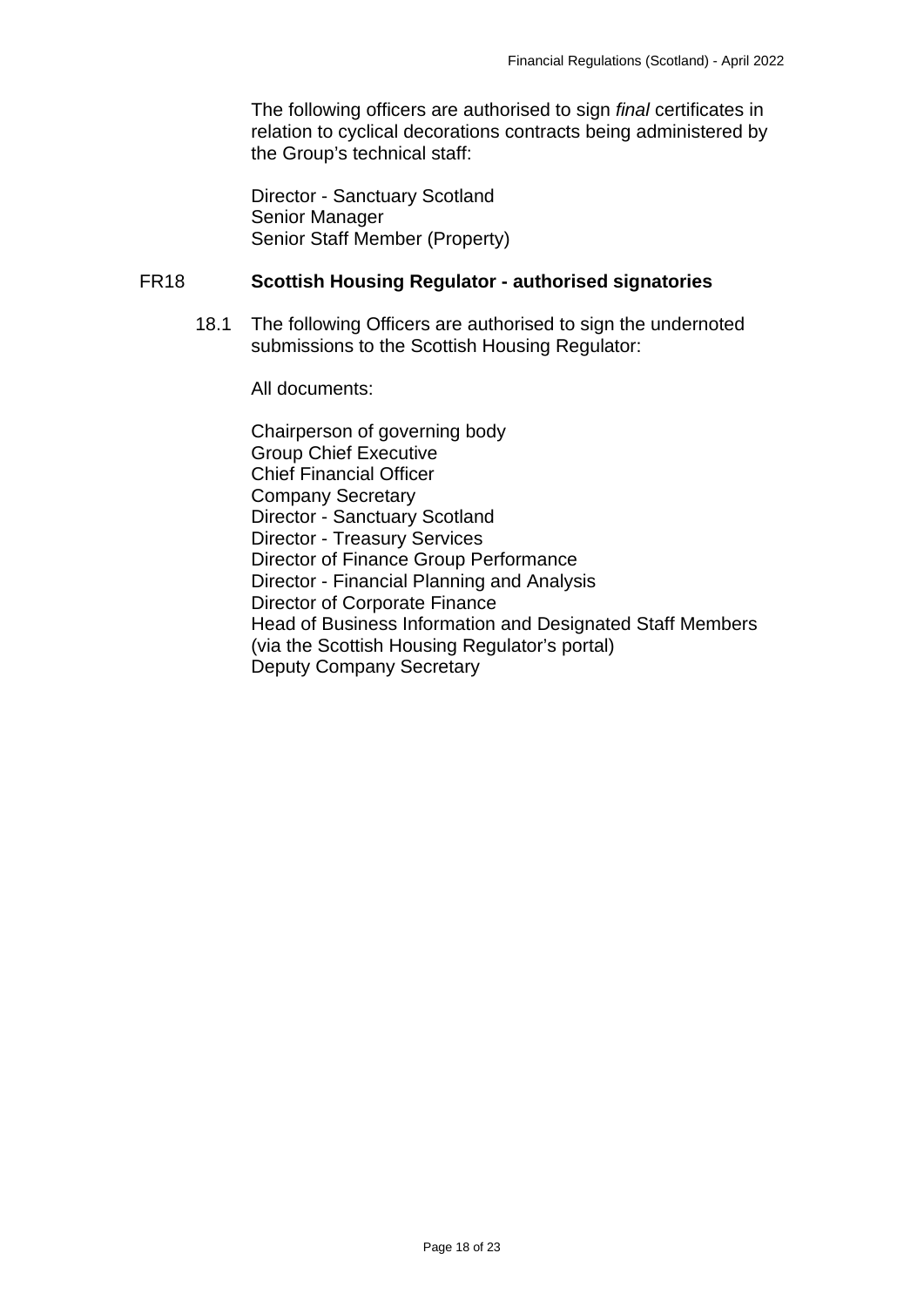# <span id="page-18-0"></span>**Appendix 1 - Approval limits for graded officers (Table 1) Sanctuary Scotland Financial Regulations**

**Delegated authority limit for budget holders within approved budget/ specific approvals.**

| <b>Financial Impact</b>                                                                                        | <b>Sanctuary</b><br><b>Scotland</b> | <b>Inter Co</b><br>Recharge | *Unapproved<br>budgets for all<br><b>business units</b> |  |  |
|----------------------------------------------------------------------------------------------------------------|-------------------------------------|-----------------------------|---------------------------------------------------------|--|--|
| <b>Role/Grade</b>                                                                                              |                                     |                             |                                                         |  |  |
| <b>Group Chief Executive</b>                                                                                   | No Limit                            | No Limit                    | £1,000,000                                              |  |  |
| <b>Chief Financial Officer</b>                                                                                 | No Limit                            | No Limit                    | £1,000,000                                              |  |  |
| <b>Group Director/Operations Director -</b><br><b>Property Services/Director - Treasury</b><br><b>Services</b> | £100,000                            | n/a                         | £15,000                                                 |  |  |
| Director of Finance Group Performance/<br><b>Director - Financial Planning and Analysis</b>                    | £100,000                            | No Limit                    | n/a                                                     |  |  |
| <b>Finance Director - Development/</b><br><b>Development Director - Scotland</b>                               | £100,000                            | n/a                         | n/a                                                     |  |  |
| Director of Finance - Care                                                                                     | £50,000                             | n/a                         | n/a                                                     |  |  |
| <b>Director - Sanctuary Scotland</b>                                                                           | £50,000                             | n/a                         | £15,000                                                 |  |  |
| Director of Property Management - Care                                                                         | £50,000                             | £50,000                     | n/a                                                     |  |  |
| Heads of (grade 14 and above)                                                                                  | £25,000                             | n/a                         | n/a                                                     |  |  |
| 13                                                                                                             | £25,000                             | n/a                         | n/a                                                     |  |  |
| 12                                                                                                             | £25,000                             | n/a                         | n/a                                                     |  |  |
| 11                                                                                                             | £15,000                             | n/a                         | n/a                                                     |  |  |
| 10                                                                                                             | £10,000                             | n/a                         | n/a                                                     |  |  |
| 9                                                                                                              | £5,000                              | n/a                         | n/a                                                     |  |  |
| 8 and below                                                                                                    | £100                                | n/a                         | n/a                                                     |  |  |
|                                                                                                                |                                     |                             |                                                         |  |  |
| 8/ Care Regional Maintenance Managers                                                                          | £5,000                              | n/a                         | n/a                                                     |  |  |
| <b>Designated authorised staff only</b>                                                                        | Up to £3,000                        | n/a                         | n/a                                                     |  |  |
| <b>Property Surveyors (Assets, Maintenance,</b><br><b>Senior) / Trade Supervisors</b>                          | £1,800                              | n/a                         | n/a                                                     |  |  |

\*Expenditure unapproved by the Group Board or Executive Committee requires both the Group Chief Executive and Chief Financial Officer signatures for amounts over £250,000. The Group Chief Executive and the Chief Financial Officer can approve across all approved budgets/cost centres.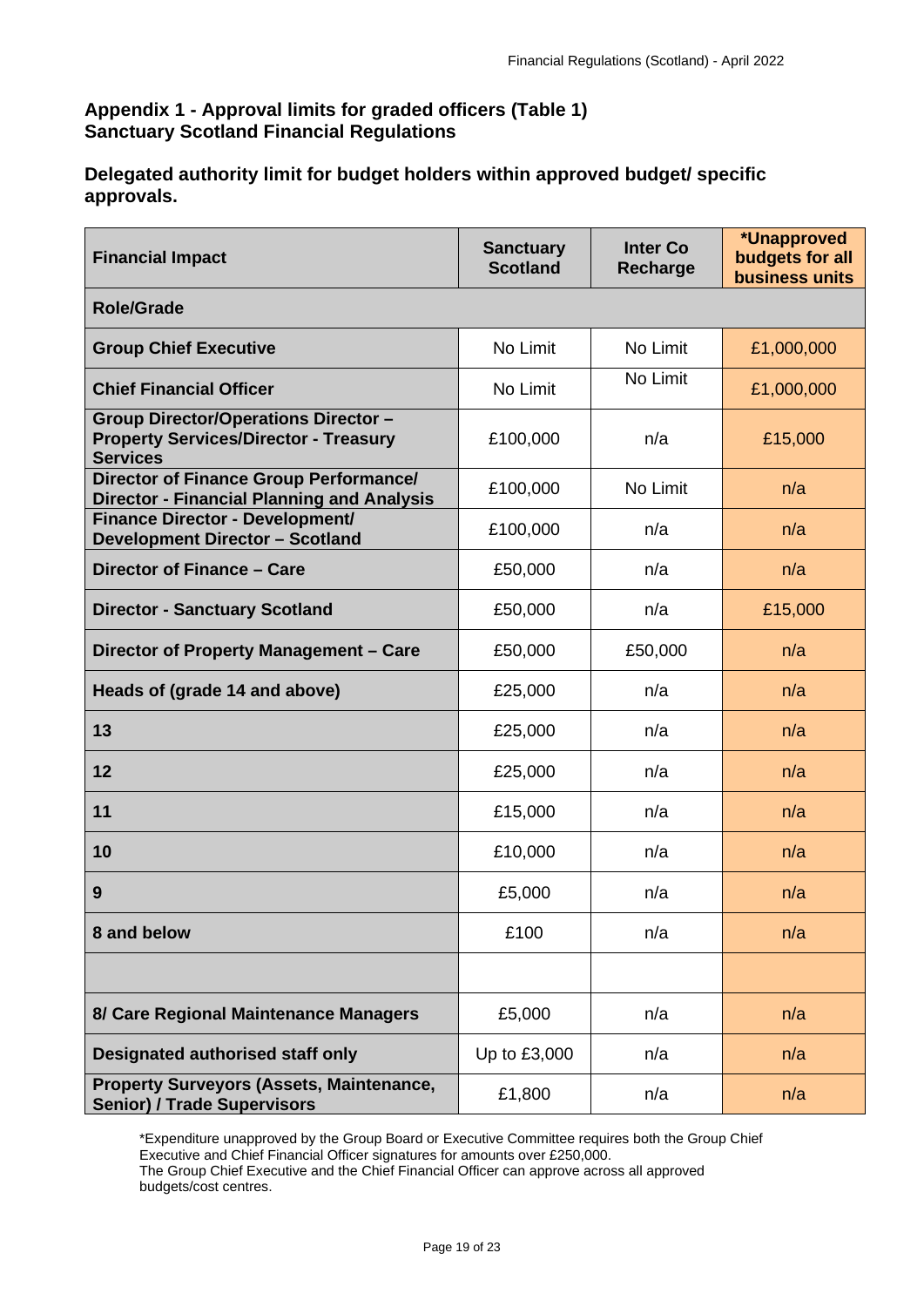<span id="page-19-0"></span>**Appendix 1 - Sanctuary Maintenance Contractors Limited - Delegated approval limits (Table 2)** 

**Sanctuary Maintenance Contractors Limited only. Prior approved delegated authority limit for budget holders within approved budget/specific approvals.\*\*** 

| Group grade                                                                                                       | <b>SMCL</b><br>grade | <b>Affordable Housing/</b><br><b>Supported Living</b> |
|-------------------------------------------------------------------------------------------------------------------|----------------------|-------------------------------------------------------|
| 14/Head of CSC - Repairs                                                                                          | n/a                  | £100,000                                              |
| <b>11/Senior Customer Contact Manager</b>                                                                         | n/a                  | £15,000                                               |
| 10/Performance Improvement Manager/<br><b>Resource and Scheduling Manager/</b><br><b>Service Delivery Manager</b> | G                    | £10,000                                               |
| 9/Team Manager/<br><b>Performance Improvement Officer</b>                                                         | F                    | £10,000                                               |
| 8/Senior Field Workforce Planner                                                                                  | n/a                  | £5,000                                                |
| <b>7/Senior Administrator</b>                                                                                     | <b>DS</b>            | £5,000                                                |
| 7/Administrator/Resource Planner/<br><b>Gas Resource Planner</b>                                                  | D                    | £5,000                                                |
| 5/Administrator Officer/<br><b>Senior Administration Assistant</b>                                                | C                    | £5,000                                                |
| 4/Administration Assistant                                                                                        | в                    | £5,000                                                |

<span id="page-19-1"></span>\*\*Delegated approval limits can only be used where written prior approval has been obtained from the appropriate level of seniority, otherwise the approval limits in Appendix 1 (Table 1) apply.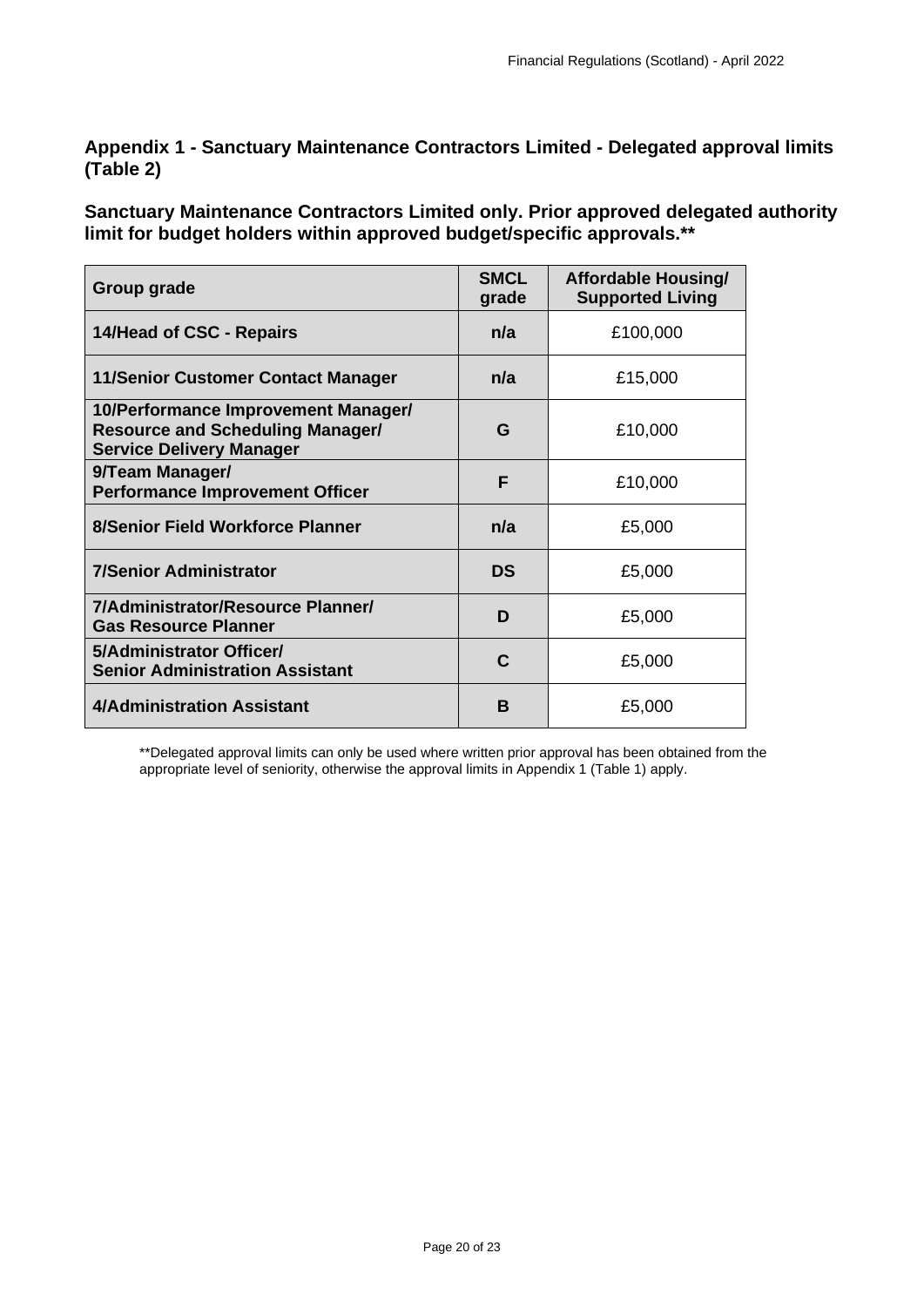# **Appendix 2 - Capital Expenditure**

# **Sanctuary Scotland Financial Regulations**

# **Delegated authority limits for budget holders within approved budget/ specific approvals including pre contract expenditure.**

| <b>Group grade (or Role Specific)</b>                                                                                                                                                                  | <b>Approval level</b><br>(excluding REPCAP) | <b>Unapproved -</b><br>Group* |
|--------------------------------------------------------------------------------------------------------------------------------------------------------------------------------------------------------|---------------------------------------------|-------------------------------|
| <b>Group Chief Executive</b>                                                                                                                                                                           | No Limit                                    | £1,000,000                    |
| <b>Chief Financial Officer</b>                                                                                                                                                                         | No Limit                                    | £1,000,000                    |
| <b>Group Managing Director - Development</b>                                                                                                                                                           | £5,000,000                                  | £15,000                       |
| <b>Group Director - Housing</b><br><b>Chief Operating Officer - Commercial</b><br><b>Finance Director - Development</b><br><b>Operations Director - Property Services</b>                              | £2,000,000                                  | £15,000                       |
| <b>Construction Director</b><br><b>Director of Property Management - Care</b><br><b>Director of Property Programmes</b><br>Director of Development - England<br><b>Development Director - Scotland</b> | £1,500,000                                  | £15,000                       |
| <b>Directors (Development)</b>                                                                                                                                                                         | £750,000                                    | n/a                           |
| Development - Heads of<br><b>National Head of Property Delivery</b>                                                                                                                                    | £250,000                                    | n/a                           |
| <b>Head of Operations - Property</b>                                                                                                                                                                   | £150,000                                    | n/a                           |
| <b>Group Directors</b><br><b>Director - Sanctuary Students</b><br>11, 12 and 13 Care Property staff only<br><b>11 Property Staff</b>                                                                   | £100,000                                    | n/a                           |
| <b>National Head of Compliance Delivery</b>                                                                                                                                                            | £75,000                                     | n/a                           |
| <b>Directors</b><br>10 Asset and Care Property staff only<br><b>Grade 10 Property staff</b><br>Director of Finance - Care<br>Finance Director - Affordable Housing                                     | £50,000                                     | n/a                           |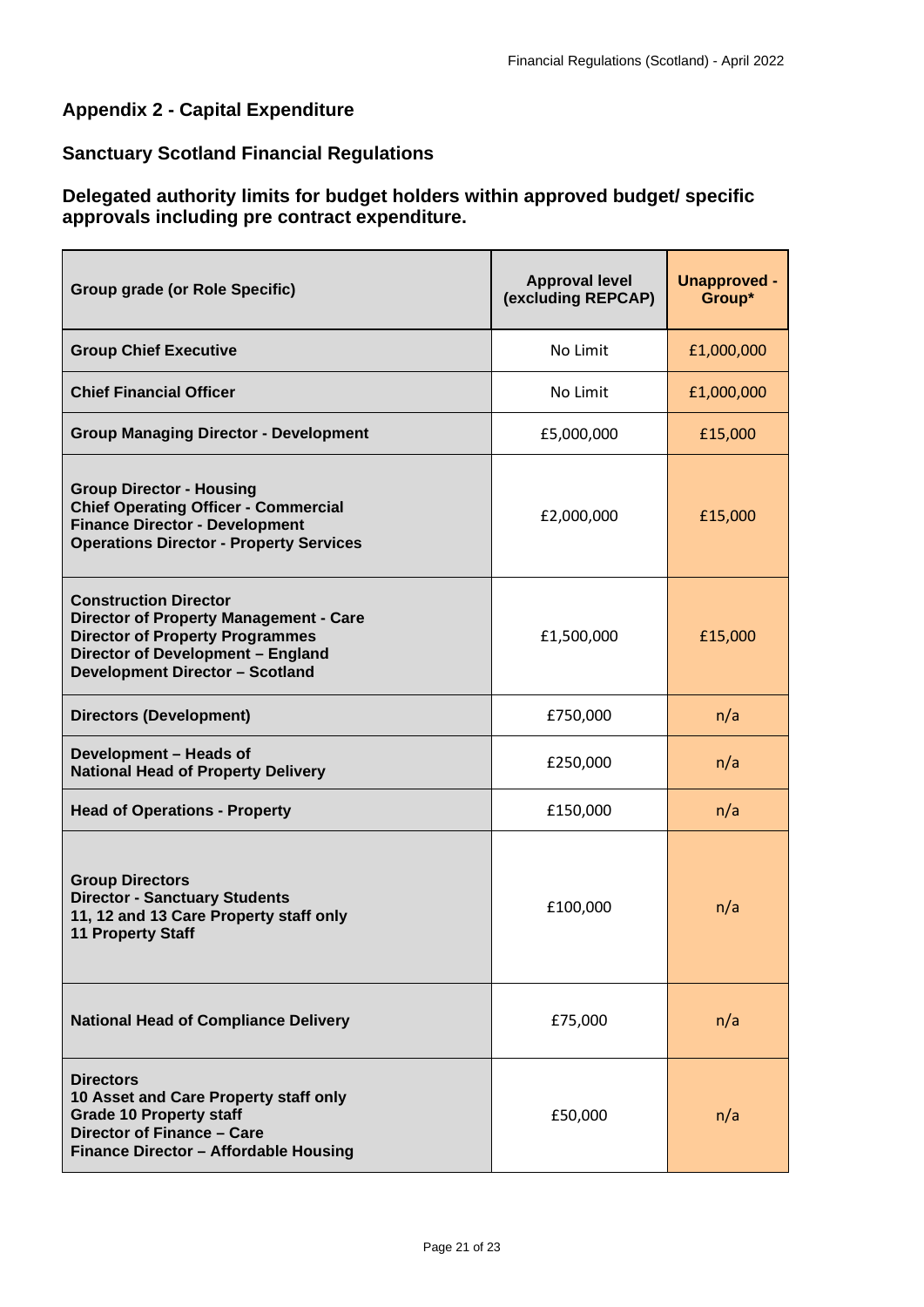| <b>Group Facilities Manager</b>                                                                                                       | £30,000 | n/a |
|---------------------------------------------------------------------------------------------------------------------------------------|---------|-----|
| <b>Head of Operations - Gas and National</b><br><b>Head of Operations - Fire and Security</b><br><b>Contract Manager - Care</b>       | £25,000 | n/a |
| <b>Head of Housing</b><br><b>Grade 9 Care Property staff</b><br><b>Grade 9 Property staff</b>                                         | £10,000 | n/a |
| <b>Housing Managers</b><br><b>Regional Maintenance Manager</b><br><b>Grade 8 Property Care staff</b><br><b>Grade 8 Property Staff</b> | £5,000  | n/a |

| Group grade (or Role Specific)                                                                                                        | <b>Property Services -</b><br><b>REPCAP Only</b> |
|---------------------------------------------------------------------------------------------------------------------------------------|--------------------------------------------------|
| <b>Group Chief Executive</b>                                                                                                          | No Limit                                         |
| <b>Chief Financial Officer</b>                                                                                                        | No Limit                                         |
| <b>Group Director - Housing</b><br><b>Operations Director - Property Services</b>                                                     | £2,000,000                                       |
| Director of Property Programmes                                                                                                       | £1,500,000                                       |
| <b>National Head of Property Delivery</b><br><b>National Head of Compliance Delivery</b>                                              | £75,000                                          |
| <b>Head of Operations - Gas and National</b><br><b>Head of Operations - Fire and Security</b><br><b>Head of Operations - Property</b> | £25,000                                          |
| <b>Grade 11 Property Staff</b>                                                                                                        | £15,000                                          |
| <b>Grade 10 Property Staff</b>                                                                                                        | £12,500                                          |
| <b>Grade 9 Property Staff</b>                                                                                                         | £10,000                                          |
| <b>Grade 8 Property Staff</b>                                                                                                         | £5,000                                           |

\*Expenditure unapproved by the Group Board or Executive Committee requires both the Group Chief Executive and Chief Financial Officer signatures for amounts over £250,000. The Group Chief Executive and Chief Financial Officer can approve across all approved budgets/cost centres. All company car purchases require the approval of one of the Group Chief Executive or Chief Financial Officer.